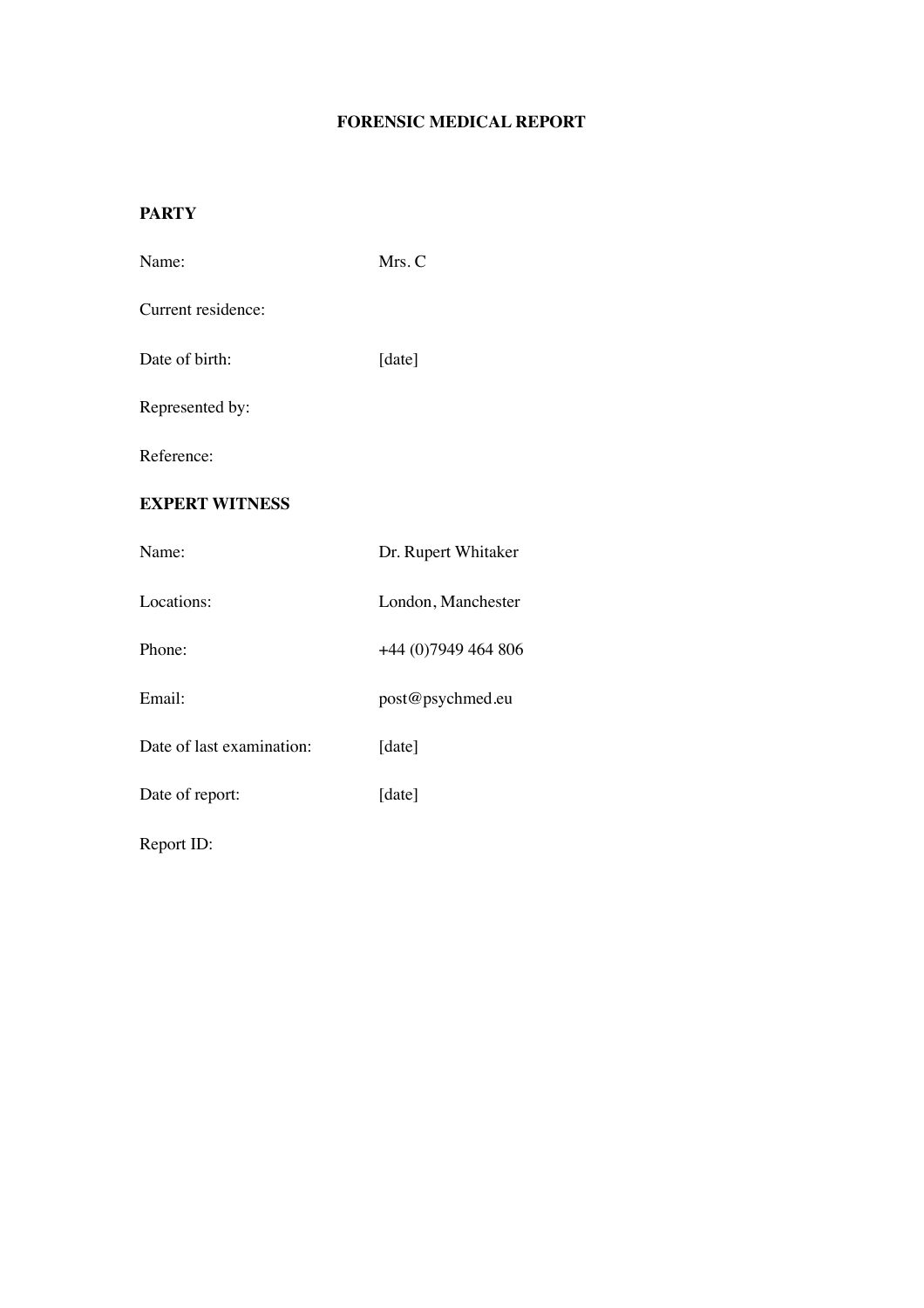# **TABLE OF CONTENTS [original pagination]**

| Front-page                                    |                                                          |                                                                            | p. 1      |
|-----------------------------------------------|----------------------------------------------------------|----------------------------------------------------------------------------|-----------|
| Table of Contents                             |                                                          | p.2                                                                        |           |
| <b>Expert's Qualifications and Experience</b> |                                                          | pp. 3-4                                                                    |           |
| 1.                                            | Instructions                                             |                                                                            | p. 5      |
| 2.                                            | Evidential Bases of the report                           |                                                                            | p. 5      |
| 3.                                            | Opinion and Summary of findings<br>pp. 6-9               |                                                                            |           |
| 4.                                            | Findings by interview and objective testing:<br>pp. 9-19 |                                                                            |           |
|                                               | 4.1.                                                     | Daily function: Ruff Neurobehavioral<br>Inventory (RNBI)                   | pp. 9-12  |
|                                               |                                                          | 4.1.1. Quality of Life Domain                                              | pp. 9-10  |
|                                               |                                                          | 4.1.2. Physical Domain                                                     | p. 10     |
|                                               |                                                          | 4.1.3. Emotional Domain                                                    | pp. 10-11 |
|                                               |                                                          | 4.1.4. Cognitive Domain                                                    | pp. 11-12 |
|                                               |                                                          | 4.2. Cognitive function                                                    | pp. 12-14 |
|                                               | 4.2.1.                                                   | Neuropsychological Assessment-Battery<br>(NAB)                             | pp. 12-13 |
|                                               | 4.2.2.                                                   | Behavior-Rating Inventory of Executive<br>Function-Adult Version (BRIEF-A) | pp. 13-14 |
|                                               | 4.3.                                                     | <b>Emotional function</b>                                                  | pp. 14-19 |
|                                               |                                                          | 4.3.1. Personality-Assessment Inventory (PAI)                              | pp. 14-17 |
|                                               |                                                          | 4.3.2. Trauma-Symptom Inventory 2 (TSI-2)                                  | pp. 18-19 |
| 5.                                            | Differential Diagnosis                                   |                                                                            | pp. 19-21 |
| 6.                                            | <b>Relevant Medical History</b><br>pp. 21-23             |                                                                            |           |
| 7.                                            | Appendix: Psychometrics<br>pp. 24-29                     |                                                                            |           |
| 8.                                            | References<br>p. 30                                      |                                                                            |           |
| 9.                                            | Declaration and Statement of Truth<br>p. 31              |                                                                            |           |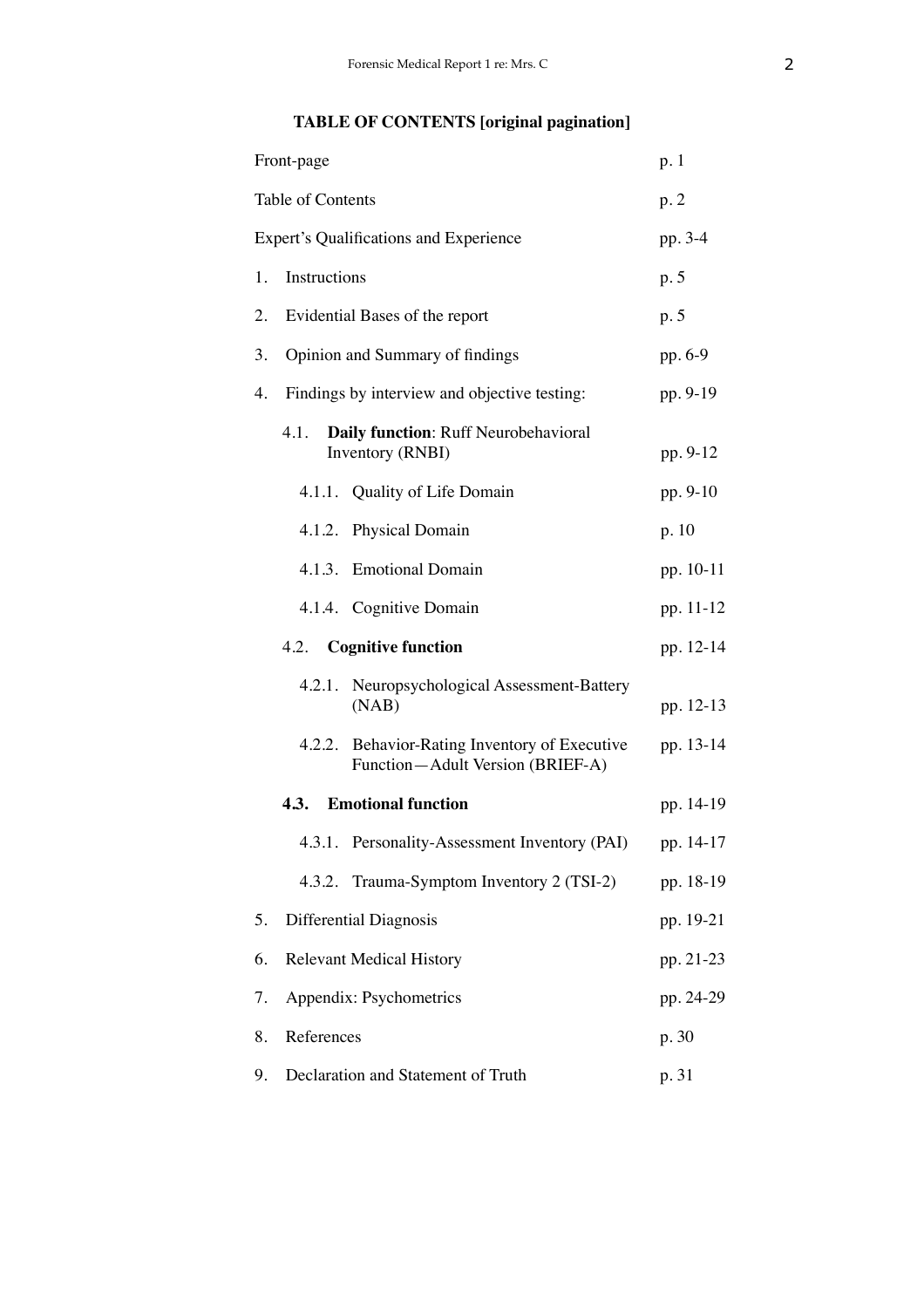### **QUALIFICATIONS AND EXPERIENCE**

**————————**

# **1. INSTRUCTIONS**

- 1.1. I was instructed to assess Mrs. C's mental status following a road-traffic accident in order to provide an opinion on the following, insofar as they lie within my areas of expertise:
	- 1.1.1. Mrs. C's current medical condition.
	- 1.1.2. In relation to each injury: what treatment has been given, what treatment is presently being given and what treatment will be needed in the future.
	- 1.1.3. A description, insofar as possible, of the pain, suffering and inconvenience Mrs. C has endured, continues to endure and will endure in the future.
	- 1.1.4. Whether there is any relevant pre-accident medical history and, if so, what bearing that may have on the duration and/or extent of her injuries suffered as a result of the accident.
	- 1.1.5. A prognosis, including the extent and duration of any continuing disability and how this may affect her daily living, and employment., including such matters as the need for care/domestic assistance, help with DIY/home maintenance and transport.
	- 1.1.6. An opinion as to whether her injuries have symptoms which require a report from an expert in another field and if so, the specialist field of expert required.
	- 1.1.7. An opinion as to whether Mrs. C requires any further medical investigations and if so, the estimated costs of those investigations.

#### **2. EVIDENTIAL BASES OF THE REPORT**

# **2.1. Documentation and other evidence**

2.1.1. Medical records amounting to 949 pages, including some repetitions, from General Practice records, Hospital records, and reports from a number of surgeons. There are some records that seem to be missing, if they exist, specifically those in which a diagnosis of PTSD was reportedly made (recorded on [date]) and any in which psychotherapy was provided, given that it had been recommended a number of times.

## **2.2. Clinical and psychometric assessment**

2.2.1. I emailed links to several psychometric assessments for Mrs. and Mr. C to complete. These psychometrics are explained in the Appendix.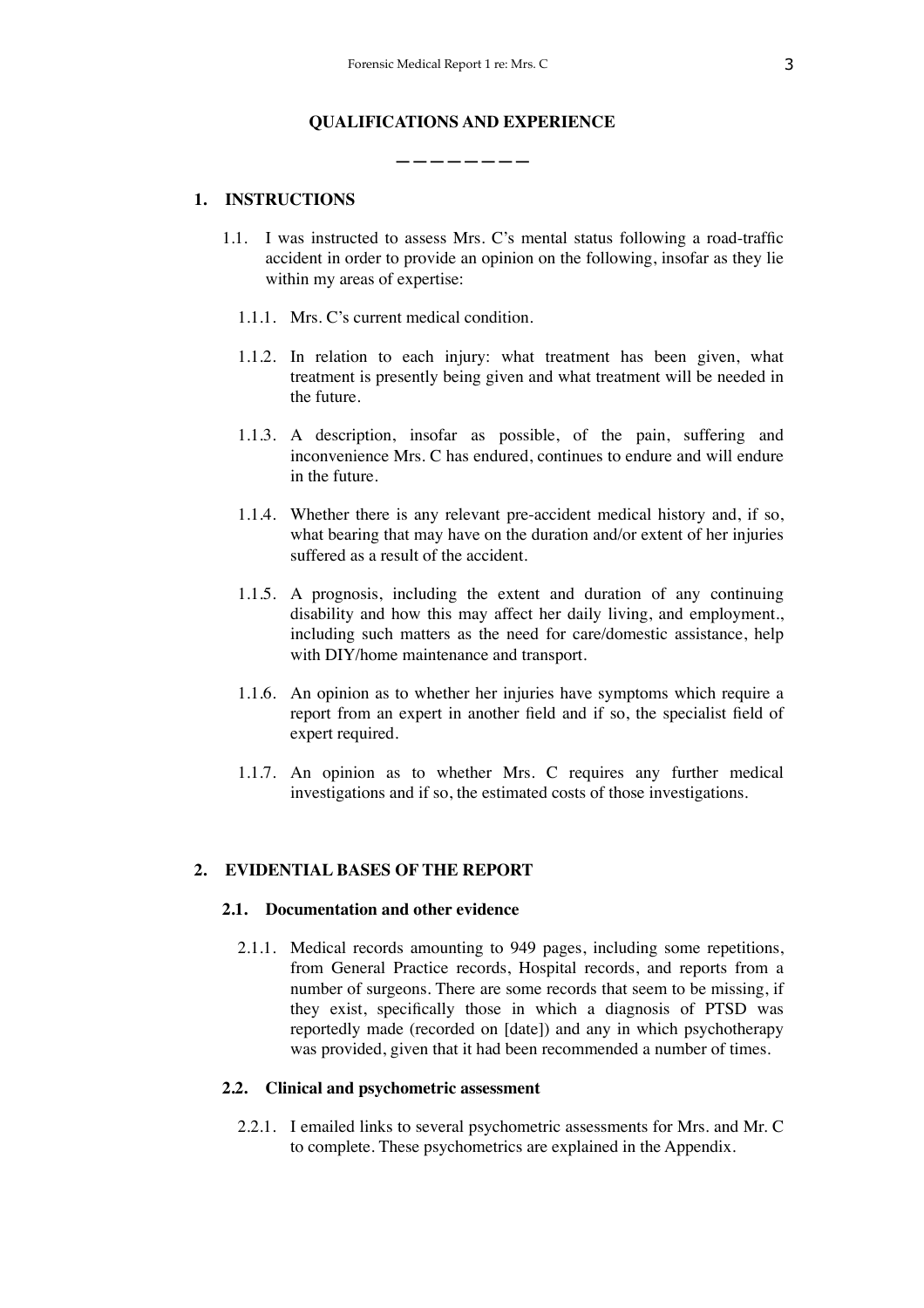2.2.2. I interviewed Mrs. C clinically over a period of 3 hours on [date] in the presence of her husband, Mr. C, with whom I also spoke on his own.

# **3. OPINION AND SUMMARY OF FINDINGS**

- 3.1. Mrs. C's symptoms and complex medical history have been very carefully considered in a process of differential diagnosis, using data from clinical interview, objective testing, and medical records.
- 3.2. In objective testing, there was no evidence of malingering (a conscious fabrication/simulation/exaggeration of illness). However, there is evidence to suggest that Mrs. C under-reported certain of her mental symptoms.
- 3.3. Her symptoms meet the diagnostic criteria for:
	- 3.3.1. a **Post-Traumatic-Stress Disorder** (ICD-10 code: F43.1; DSM-5 code: 309.81; Cooper, 1994), likely of the 'simple' subtype and of severe intensity; this may be considered a new disorder or a reactivation of a previously resolved disorder, but is distinguishable in its presentation from a previous condition.
	- 3.3.2. a **Dementia or Neurocognitive Disorder due to Traumatic Brain Injury,** with behavioural disturbance, of (mild-to-)moderate severity (ICD-10 codes: S06.2, F02.8; DSM-5 code using ICD-10-CM: S06.2X92, F02.81). This was due to not to injury to specific parts of the brain but to the shearing effects of impact in the accident on the brainstructures underlying cognition, resulting in a broad array of deficits.
	- 3.3.3. an extended episode of a **Recurrent (Major) Depressive Disorder**  with somatic syndrome (ICD-10 code: F33.1; DSM-5 code: 296.32) of moderate-severe intensity.
- 3.4. These mental conditions are injuries suffered as a result of the accident in question and comprise her current medical condition as it pertains to my area of expertise.
- 3.5. On the basis of the evidence available to me, Mrs. C's stress-disorder has not been treated, albeit that she has been provided with medication aimed at symptomatic relief (e.g., sleeping-pills). Her depression since the accident was treated with medication, but this was discontinued; the reason for the discontinuation was not evident. There has been no treatment for her neurocognitive disorder as far as I can find.
- 3.6. Relevant pre-accident medical history: Mrs. C has a complex medical history including autoimmune disease that may have had nerveinvolvement; however, this does not seem to impinge upon her current mental condition, except possibly her experience of physical pain. She has a history of mental disorders, including one diagnosed incorrectly or inadequately as "agitated depression" by a non-specialist (a Generalist Physician) and as a possible personality-disorder by a trainee psychiatric physician, but which appears strongly to have been a complex traumatic stress-disorder. It should be noted that the understanding of the stressdisorders has advanced significantly over the last two decades and the taxonomies, and clinical practice, are slowly catching up with this.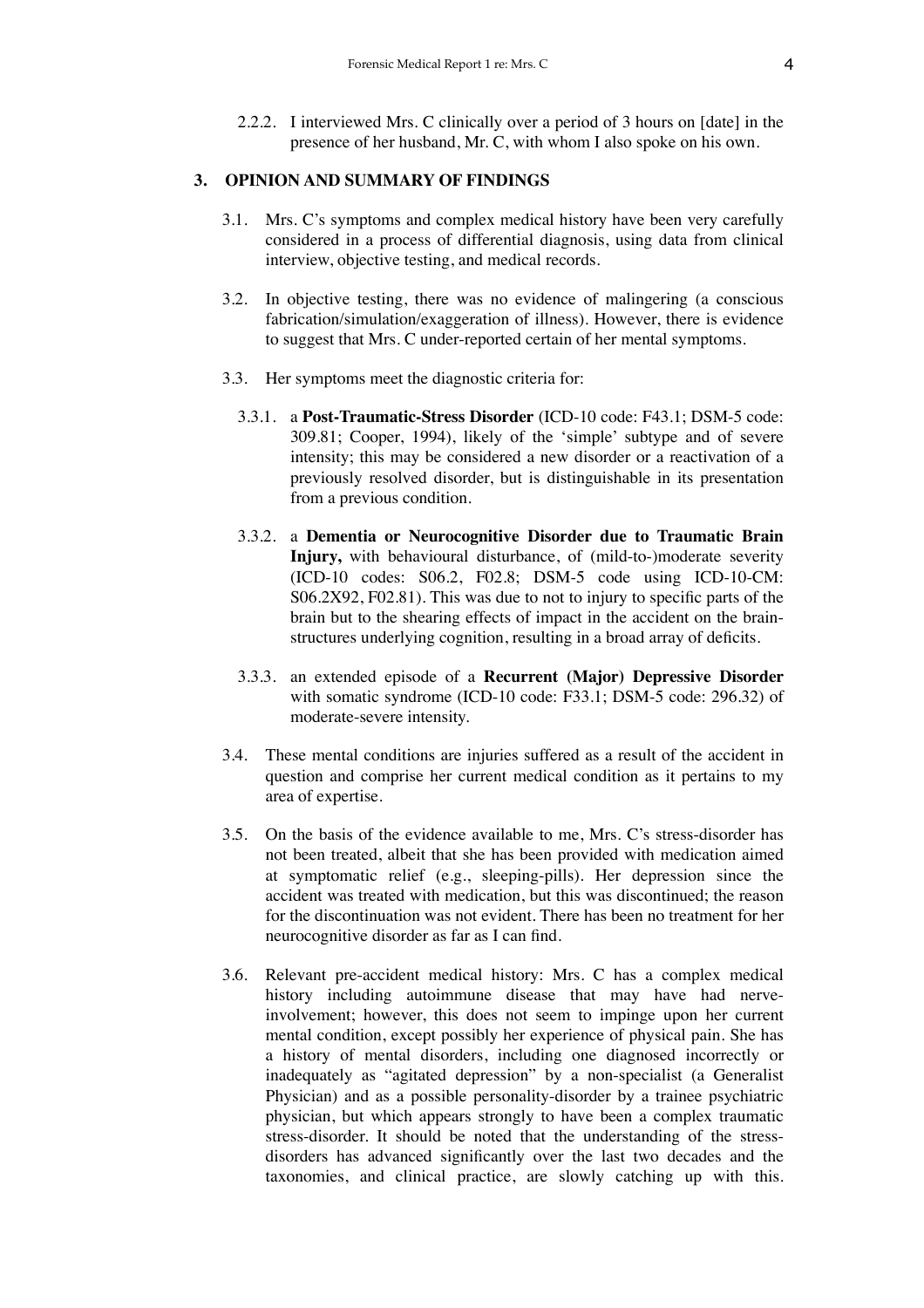However, there are notes in the medical records that identify very good gains in, for example, anger-management and impulsiveness, and this disorder seems to have resolved or become clinically insignificant from [date] onwards. She also seems to have had a non-agitated form of depression that should have been independently diagnosed.

- 3.7. This history of mental disorder means that Mrs. C was vulnerable to a mental injury, much as a person with a musculoskeletal disorder would have been more vulnerable to physical injury. Whether or not people with a history of illness are due equal consideration as those without such a history is a legal question and, in a forensic setting, lies outside my area of expertise practically, if not ethically. The consequence of this history is that Mrs. C has incurred a further episode of a depressive disorder, and its apparent severity is consistent with the estimated severity of the previous episodes of the depressive disorder(s) pre-accident; this is likely due to the fact that the depression is in reaction to concerns around financial viability and supporting her family. However, her PTSD is likely to last longer and be less readily treatable due to her having had a stress-disorder previously, as stress-disorders involve sensitisation related to the fight-or-flight/ survival response of the nervous system; in addition, the nature of the intrusive experiences (in the form of severe and persistent nightmares), is more difficult to treat than other symptoms such as hypervigilance, defensive avoidance, and nervous-system hyper-reactivity, which can be treated, for example, with cognitive and neurofeedback methods. This disorder is also likely to have reactivated and intensified previously resolved issues that were related to the complex stress-disorder Mrs. C suffered from previously, such as hypervigilance and threat-sensitivity. Furthermore, both depression and PTSD typically have cognitive symptoms, and their interaction with brain-injury-related cognitive deficits means that these are also harder to treat; this means that they are also likely to be longer-lasting.
- 3.8. Mrs. C is currently severely disabled by her physical and mental conditions (Palmer and Brown; 2013; Palmer and Greenough, 2013), which may be highly specified by the taxonomy of the International Classification of Functioning, Disability, and Health (WHO, 2001) in reference to the criteria of the Equality Act 2010.
- 3.9. The prognosis as a whole for Mrs. C's mental and physical conditions are poor to very poor.
	- 3.9.1. Given that she has highly significant physical disability, she is constantly reminded of the trauma that has led to her mental conditions, particularly in terms of pain and mobility. Thus, the trauma, in a sense, is continuing (consistent with the persistent nightmares) and mental adaptation to a physically disabled condition and the effects of the trauma on her damaged self-image is far harder.
	- 3.9.2. While the impact of her cognitive deficits can be reduced through neuropsychological rehabilitation and the provision of technological work-arounds and domiciliary services, and her depression can likely be reduced by contextual interventions such as financial support that provides for her and her family, it is unlikely that the mental conditions will be fully resolved. As mentioned, the PTSD will be difficult to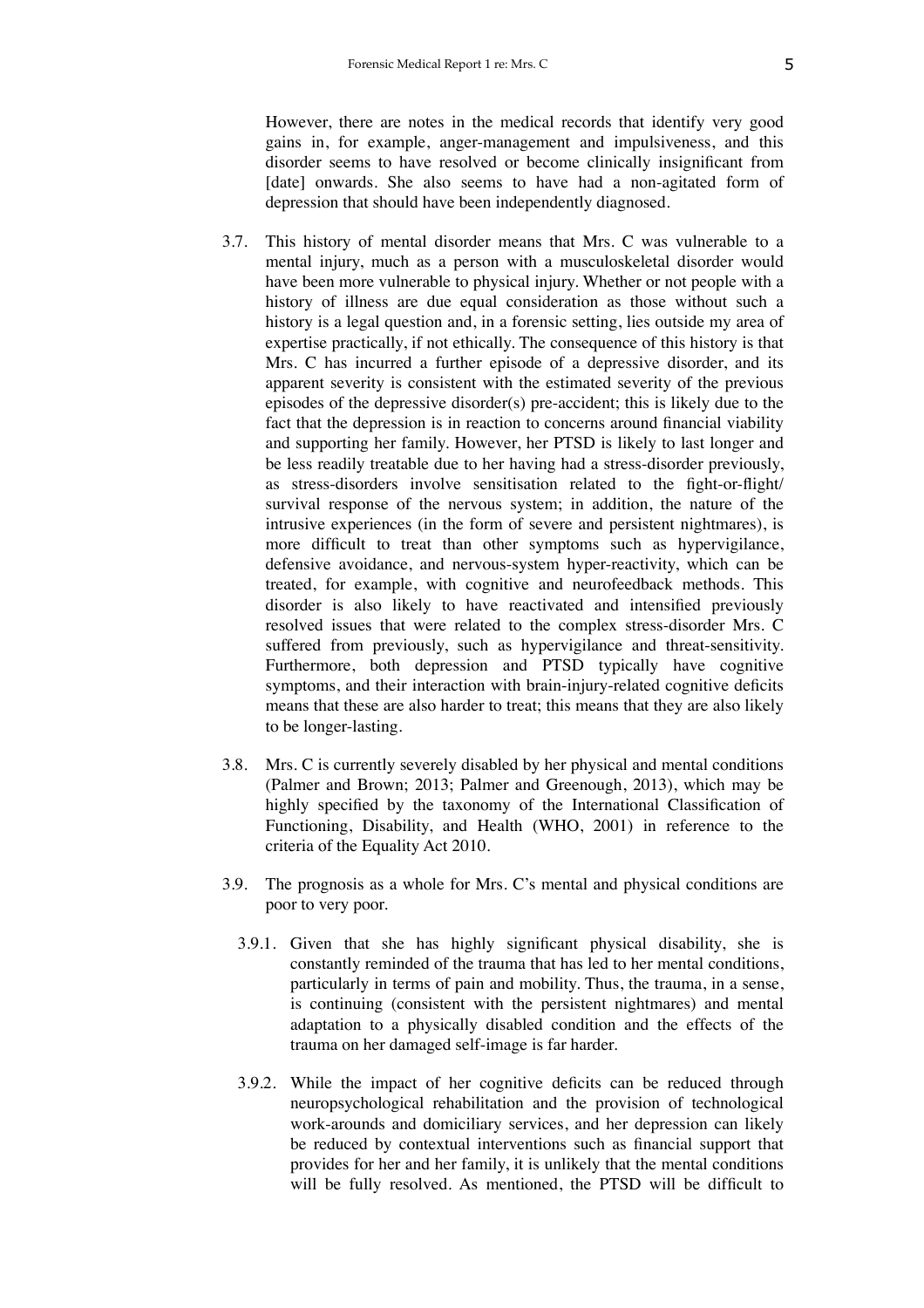resolve fully as the physical disability, particularly the pain and problems with using her body as before the accident, will not resolve sufficiently to return Mrs. C to her condition just prior to the accident. PTSD can also be exacerbated or re-develop in older people who experience further-declining health, including cognitive function, and social isolation, which are expected to occur as Mrs. C ages.

- 3.9.3. Mrs. C is likely to be disabled and partially dependent for life; while there will likely be some slow remediation in some of her cognitive deficits over time, given adequate neuropsychological rehabilitation, the degree of this is always uncertain and is rarely, if ever, complete. Her cognitive deficits would not rule out a manual job that is sufficiently governed by standardised procedures, but her physical condition will not allow that. The alternative of a sedentary job with primarily mental tasks will be ruled out in effect by her cognitive deficits, irritability, and by the interactions of fatigue, physical pain and disability with sedentary activities. The pervasive nature of Mrs. C's deficits, in that they are both significantly physical and mental, and the effects of fatigue, which are typically long-lasting, means that she is unlikely to ever find, secure, and maintain a job to provide for her family.
- 3.9.4. Likewise, Mrs. C will not be capable of routine activities such as homemaintenance, self-managed transport (e.g., driving), and fulfilling the role of parent for her children. She will need assistance to carry out these activities.
- 3.10. It is reasonable to state, on the basis of the evidence available, that Mrs. C has incurred extreme pain, suffering, and inconvenience, and will continue to experience all three, to a lesser degree, for life.
- 3.11. To the best of my knowledge, given my area of expertise, there are no symptoms that indicate an absolute need for a report from an expert in another field for the purposes of this case. However, it is highly unlikely that Mrs. C's neurocognitive deficits are limited to the fundamental ones that have been assessed; for the purposes of her future rehabilitation, a complete neuropsychological evaluation would be necessary. This would take approximately ten hours to complete; it should be done as part of a comprehensive evaluation for neuropsychological rehabilitation but will be unlikely to change the picture identified here. The costs of such treatment would need to be estimated by a specialist in costing neurorehabilitation for people with Mrs. C's condition, as the stress-disorder would complicate the rehabilitation-process significantly in terms of minimising dependence. Further, given that Mrs. C's condition has pain as a prominent symptom and that she has a history of autoimmune disease that may have had neurological involvement, it may be prudent to consider an evaluation by a physician (including an osteopathic physician) who is expert in painassessment to determine if the pain is complicated by a regional or central pain-syndrome. The presence of such a condition would affect the prognosis of her disability as a whole and possibly the degree of dependence estimated.
- 3.12. In terms of treatment, Mrs. C will need treatment from an experienced/ senior clinical psychologist with significant psychotherapeutic expertise in the treatment of stress-disorders, neuro-disability, and pain. In addition to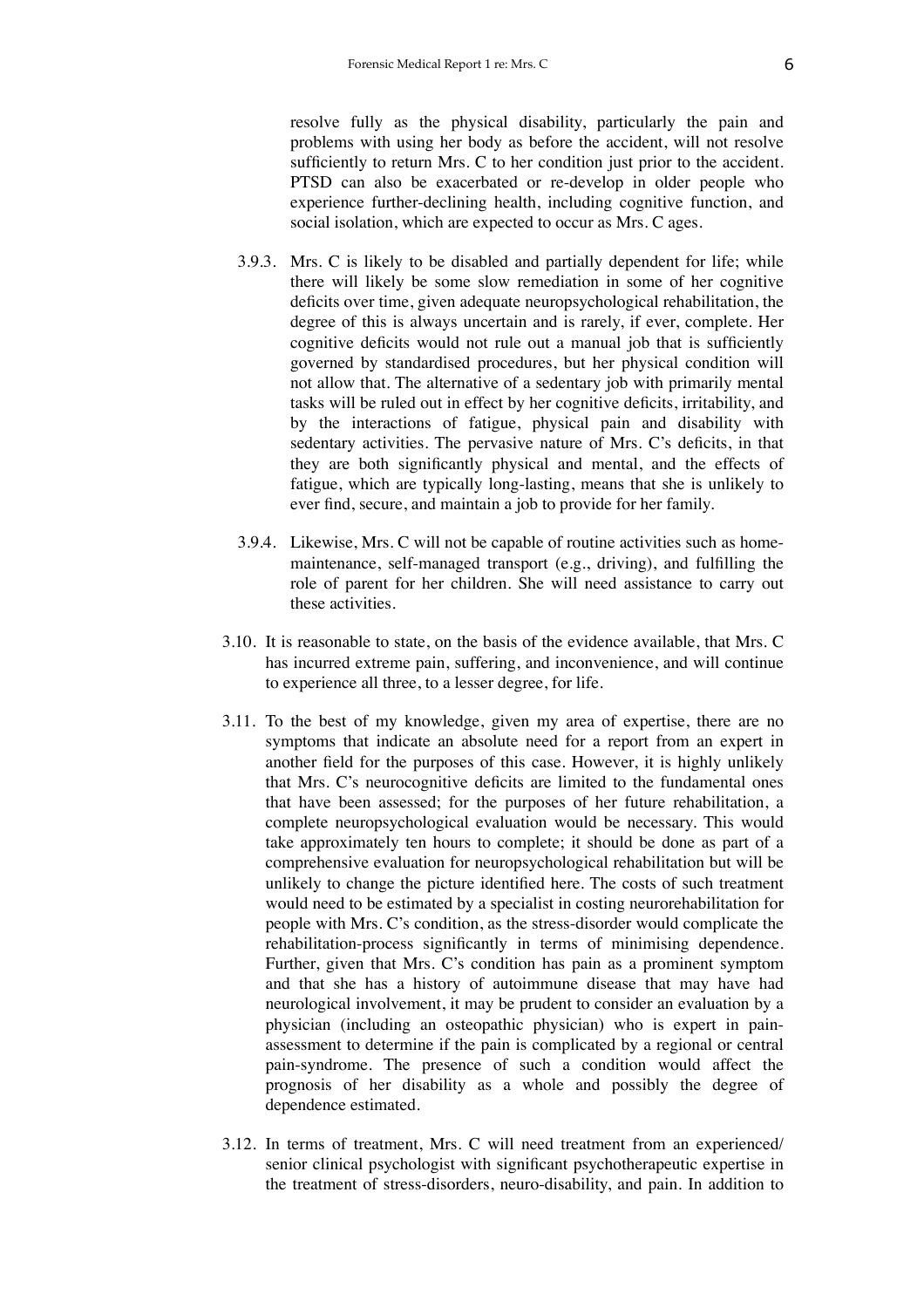cognitive remediation, this clinician should use a later-generation form of cognitive behavioural therapy, such as Mindfulness-based CBT, ACT, DBT, or Schema-Therapy, allied with behavioural coaching, and neurofeedback. It should be noted that a psychiatric physician or nurse, and a counsellor, are not qualified to address these issues unless they have additional training in the appropriate forms of psychotherapy as well as experience in treating with psychotherapy people with co-morbid neuro-disabilities susceptible to rehabilitation; further, re-application of medication alone is not sufficient or ethically adequate.

#### **4. FINDINGS BY INTERVIEW AND OBJECTIVE TESTING**

- 4.1. **Daily function**: Mrs. C completed the **Ruff Neurobehavioral Inventory** (Ruff and Hibbard, 2003; see Appendix), which assesses an individual's experience of the important dimensions of his/her daily life activities following a catastrophic event.
	- 4.1.1. **Validity**: All measures but the Inconsistency score indicated valid responding. The inconsistency score (T=74) indicated some random responding, which was possibly due to problems with readingcomprehension (see NAB-results below) as well as some confusion: Mr. C read out some of the questions due to problems in reading and processing them and it became evident that Mrs. C was answering the wrong number on the sheet for the question; I directed them on a way to go back and check where they had diverged and start again where they saw that they had diverged, but it is possible that they did not go back far enough. It is also useful to note that only those questions in which the scoring was reversed had discrepant scores from the main construct, indicating a possible problem with information-processing and possibly perseveration; this would lead to under-reporting of symptoms. Despite this, the response-picture is adequately clear and can be considered reliable to interpret.
	- 4.1.2. The Negative Impression scale measures a person's effort to make things look worse than they are; Mrs. C's result was in the normal range and there was no significant statistical difference in the style of responding to questions referring to function pre- vs. post-injury; thus, again, there is no evidence of manipulation of the reporting so as to present herself in a worse light than she is.
	- 4.1.3. The physical, cognitive, and emotional domains are assessed in more detail using other methods (psychometric and clinical assessment, including those by the physicians providing reports in their specialist areas) and the findings across methods and assessors are consistent.
- 4.2. In the **Quality of Life Domain**, Mrs. C reports severe problems requiring assistance in the domain of activities of daily living that involve cooking, toileting, cleaning, grooming, feeding, shopping, and maintaining personal safety. Of all the sub-scales in the psychometric, the activities of daily living sub-scale has the highest reported level of problems (T=113, where T-scores above 73 are certainly clinically significant).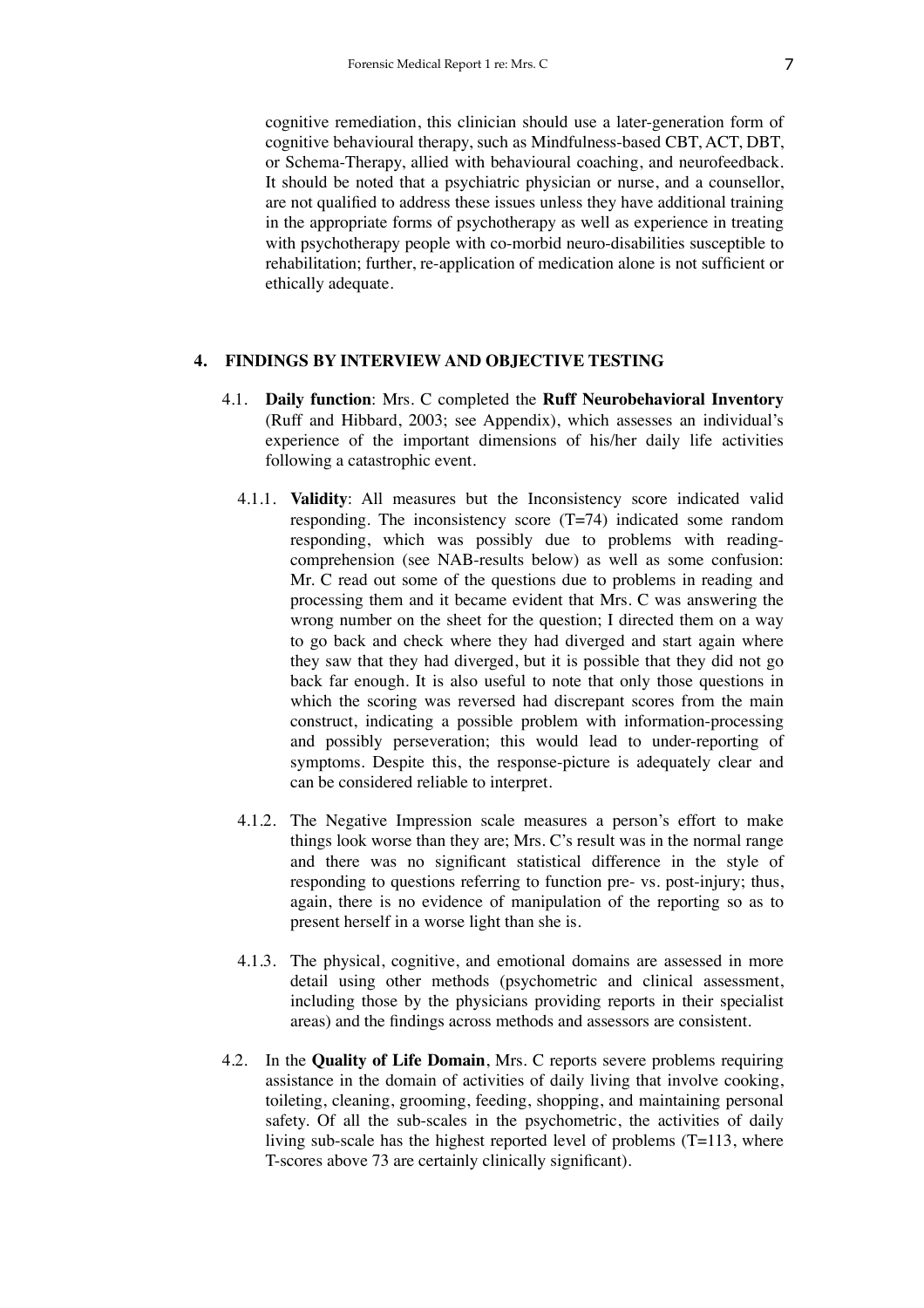- 4.3. Mrs. C also reports problems with social integration and recreation, reflecting problems with her social support-system, which is relevant to her ability to recover health to the degree that that is possible. Despite her family's support, she is socially isolated and without adequate support to promote re-integration into broader daily life. Likewise, the Vocational and Financial sub-scales speak to the fact that a person often bases his or her identity and self-esteem on their vocational achievements and/or their ability, for instance, to provide for their family. The loss of ability to live healthily in this way affects both mental and therefore physical function and recovery, in a self-perpetuating loop: Mrs. C reports significant problems in this area (T=89). However, she did not report symptoms of clinical depression at the time of the assessment and had retained a sense of purpose and meaning in life (as measured by a "Spirituality" Scale), which are helpful in recovery from catastrophic injury.
- 4.4. The **Physical Domain** measures the degree of perceived physical dysfunction related to neurological, general bodily, and specifically painrelated symptoms. Mrs. C reports severe problems with physical functioning focusing on neurological and pain symptoms, but also moderately problematic 'other' bodily symptoms indicating overall very poor physical health, which are not reported as having been present preinjury, consistent with the medical history. The reports from the relevant specialists in physical health address these issues and should be referred to; they provide corroborative and convergent evidence of these reported concerns.
- 4.5. The **Emotional Domain** measures emotional dimensions that are most frequently affected by injuries affecting both the mind and the body, including depression and anxiety—which would also indicate whether the presence of such a disorder might magnify Mrs. C's presentation of her symptoms.
- 4.6. Mrs. C's perception of her situation records little awareness of symptoms indicative of clinical depression or anxiety, or substance-use (specifically, alcohol and drug-use), nor a significant difference pre- vs post-injury.
- 4.7. The Emotional Domain also measures issues with paranoia and suspicion as well as anger and aggression, as these can be increased by uncertainty, fear, and anger, especially if there is a problem with judgement. These can affect how the person presents herself to clinicians and can affect their perception of both her and her symptoms, which can be problematic if the clinician is poor in empathy and understanding, unskilled in interviewing patients with mental disorders on potentially sensitive topics, or biased against the patient.
- 4.8. Mrs. C's self-report indicates that there has been an increase in anger, which was statistically significant from pre-injury. This is indicated particularly by irritability, verbal aggression, and a short temper in the face of frustration; this was also evident during my clinical assessment of her. While this may be only somewhat raised compared to pre-injury, it may be that Mrs. C had a significantly short temper prior to the injury: the absolute rather than perceived level of anger may be under-perceived and it is reasonable to question if Mrs. C has full insight into her emotional condition and particularly its effects on other people (supported by the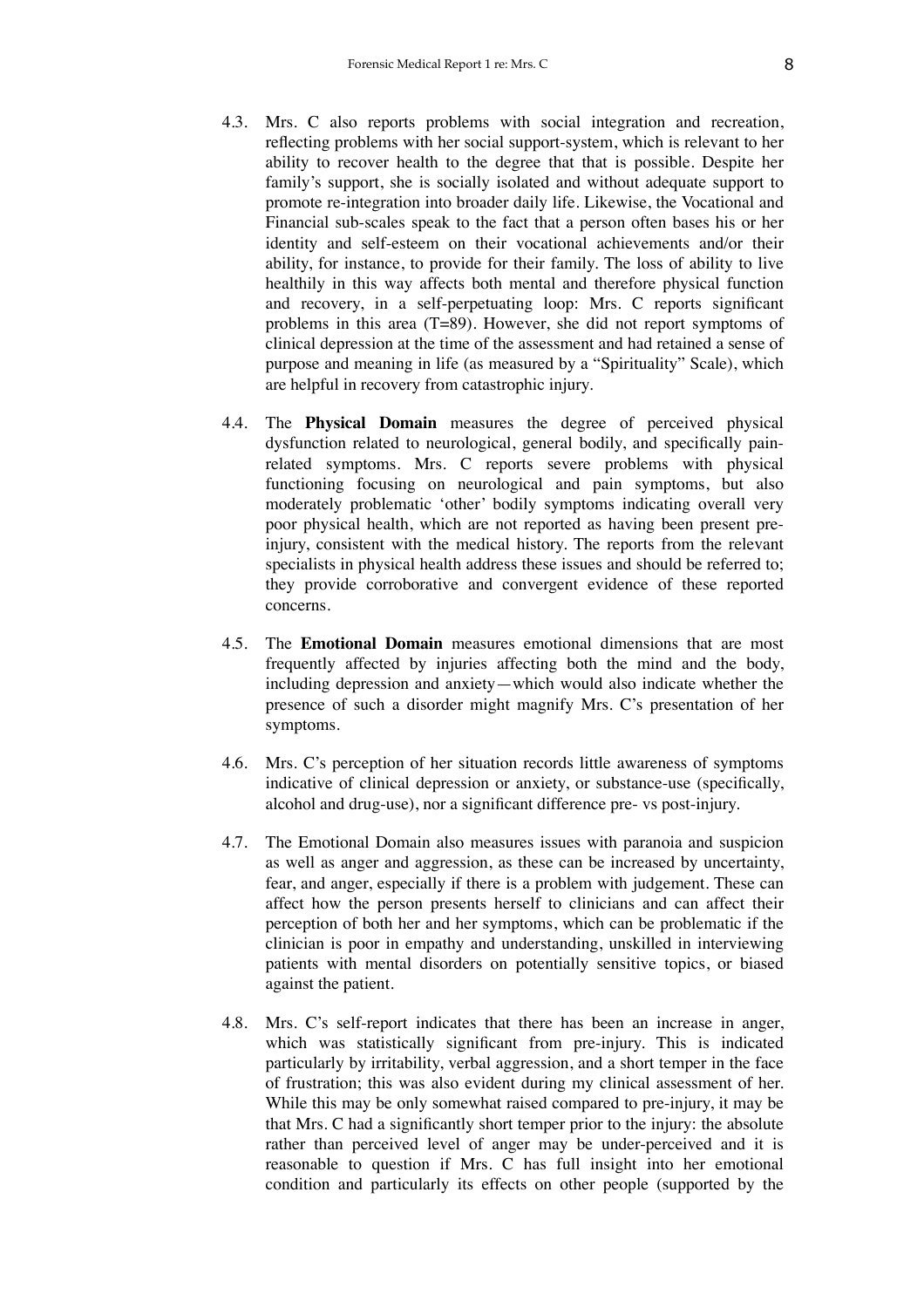report of deficits in Executive Function). There is also a clinically relevant problem with some paranoia and suspicion, which is also statistically significant in terms of being higher than her perception of these issues prior the injury. Mrs. C reports that she won't allow other parents to take her children out now, usually will not answer the front door, and minimises her contact with strangers.

- 4.9. Mrs. C reports severe symptoms that are indicative of a stress-disorder (e.g., PTSD). The PTSD scales measure four sub-domains of the diagnosis: the experience of an extreme event involving a threat of death or serious injury; the experience of intense fear, helplessness, or horror due to that event, often leading to recurrent recollections of the event in images, thoughts, or nightmares; the avoidance of activities, places, or people associated with the trauma (although it can also include avoidance of behaviours, such as going to sleep); and persistent symptoms such as problems with falling or staying asleep, irritability and aggression, poor concentration, and hypervigilance (or paranoia), and exaggerated physiological responses to surprise (e.g., startle, stress-incontinence, or shaking). Mrs. C reports credibly all of these symptoms. The symptoms reported in the Emotional Domain are significantly different from those reported in reference to her condition pre-injury.
- 4.10. In the RNBI, no objective evidence is available to indicate specific weaknesses in Mrs. C's emotional functioning pre-injury. Post-injury, the results suggest that her mood as a whole is preserved but her ability to manage her emotional life is seriously injured. This is relevant to her ability to recover from the injury long-term. It also indicates a problem with awareness and insight of her full mental condition. In this regard, it is useful to note that Mrs. C reported that she no longer trusts her own judgement, needs constant reassurance from Mr. C that things are OK, and needs him to tell her when she's being "stupid".
- 4.11. The **Cognitive Domain** measures Mrs. C's self-perceived cognitive functioning across attention and concentration, executive functioning, learning and memory, and speech and language skills, including items that assess verbal and visuospatial functioning.
	- 4.11.1. Mrs. C's reporting of **Attention and Concentration** reflect moderate problems (T=69) with one or more of divided attention, sustained concentration, multi-tasking, and distractibility.
	- 4.11.2. The results of the **Executive Functioning** scale reported severe problems (T=79) with developing and carrying out plans, particularly those that require the comprehension of social and interpersonal rules, the identification of problems, the generation of solutions, the ability to adapt to unexpected circumstances, and to place episodes and tasks in their correct timeline and order.
	- 4.11.3. The **Learning and Memory Scales** measure problems with encoding, storage, and retrieval of information, and reflect a highly problematic experience for Mrs.  $C(T=81)$ ; as the results estimated pre-injury were within the normal range  $(T=46)$ , there is no evidence available to indicate any cognitive disorder prior to the accident in question and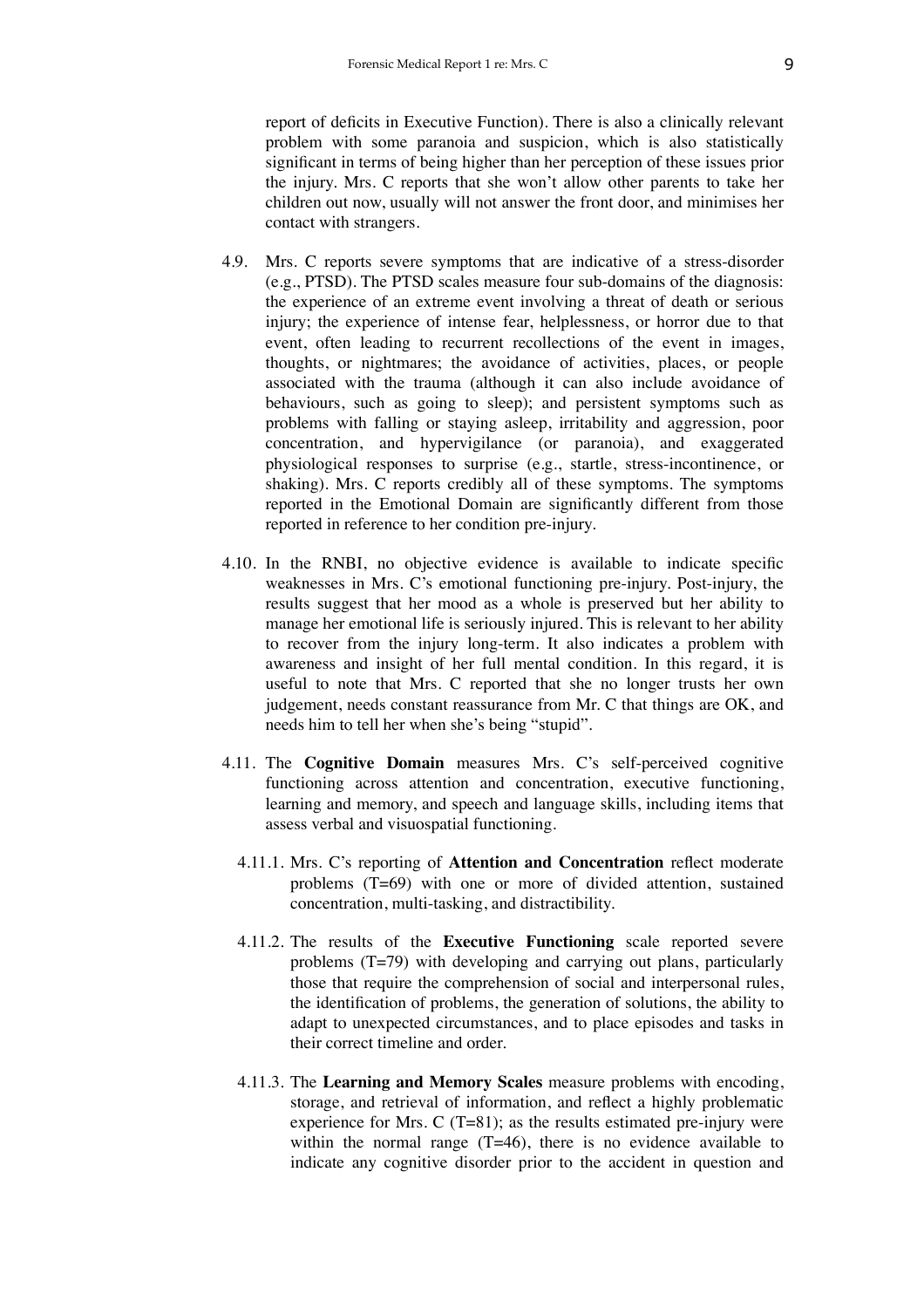thus any such problems currently may be reasonably attributed to the injury itself.

- 4.11.4. The **Speech and Language** scales measures problems with verbal expression and comprehension, including naming, fluency of speech, and word-finding difficulties, which was also high (T=87). In Mrs. C's case, this would be affected by her emotional condition, problems with memory, as well as the problems arising from the facial injury that required significant orofacial and dental surgery.
- 4.11.5. Overall, Mrs. C's scores indicated severe problems with her experience of cognitive function. These were the most problematic for her in comparison to emotional, physical, and quality of life domains.
- 4.12. **Cognitive function**: I used the Screening module of the Neuropsychological Assessment Battery (NAB; see Appendix) to assess objectively and specifically areas of possible cognitive deficits. For reference here, the gradations of standardised impairment used in the NAB are: Average < Below Average < Mildly Impaired < Moderately Impaired < Severely Impaired. It should be noted that the scores are reversed for this test, where the lower scores indicate deficits: T-scores below 50 and standard scores below 100 are indicative of deficits.
	- 4.12.1. In summary, Mrs. C showed mild-to-moderate impairment in attention (standard score = 72), mild impairment in language function (standard score = 79), below average function in memory (standard score = 87), average ability in Executive Functions (standard score  $= 100$ ), and superior ability in Spatial Functions (standard score = 124), focusing on visual discrimination and design-construction. These summary scores are comprised of sub-tests that are clarified as follows, using T-scores:
		- 4.12.1.1. **Attention**: the most notable deficits were with orientation (specifically to time), which was severely impaired, and with her efficiency  $(T=30)$  and speed  $(T=30)$  of processing in simultaneous task-processing (numbers and letters); there were also problems with the task of attention combined with information-processing for Digits Backward (T=37). Her errorrate was average  $(T=57)$ , which supports my clinical perception of adequate effort.
		- 4.12.1.2. **Language:** there was mild-to-moderate impairment in auditory comprehension (T=30).
		- 4.12.1.3. **Memory:** Mrs. C was below average in story-learning with both immediate and delayed recall (T=41), and had mild impairment in shape-learning immediate recognition (T=39), but visual memory retention was above average (T=57), indicating that what she could learn visually was retained well and that most of her problems with memory are associated with verbal learning.
	- 4.12.2. While it would have been ideal to use further tests to assess memory in order to quantify the specific deficits, there was insufficient time in the appointment to do this. Again, her overall memory-related function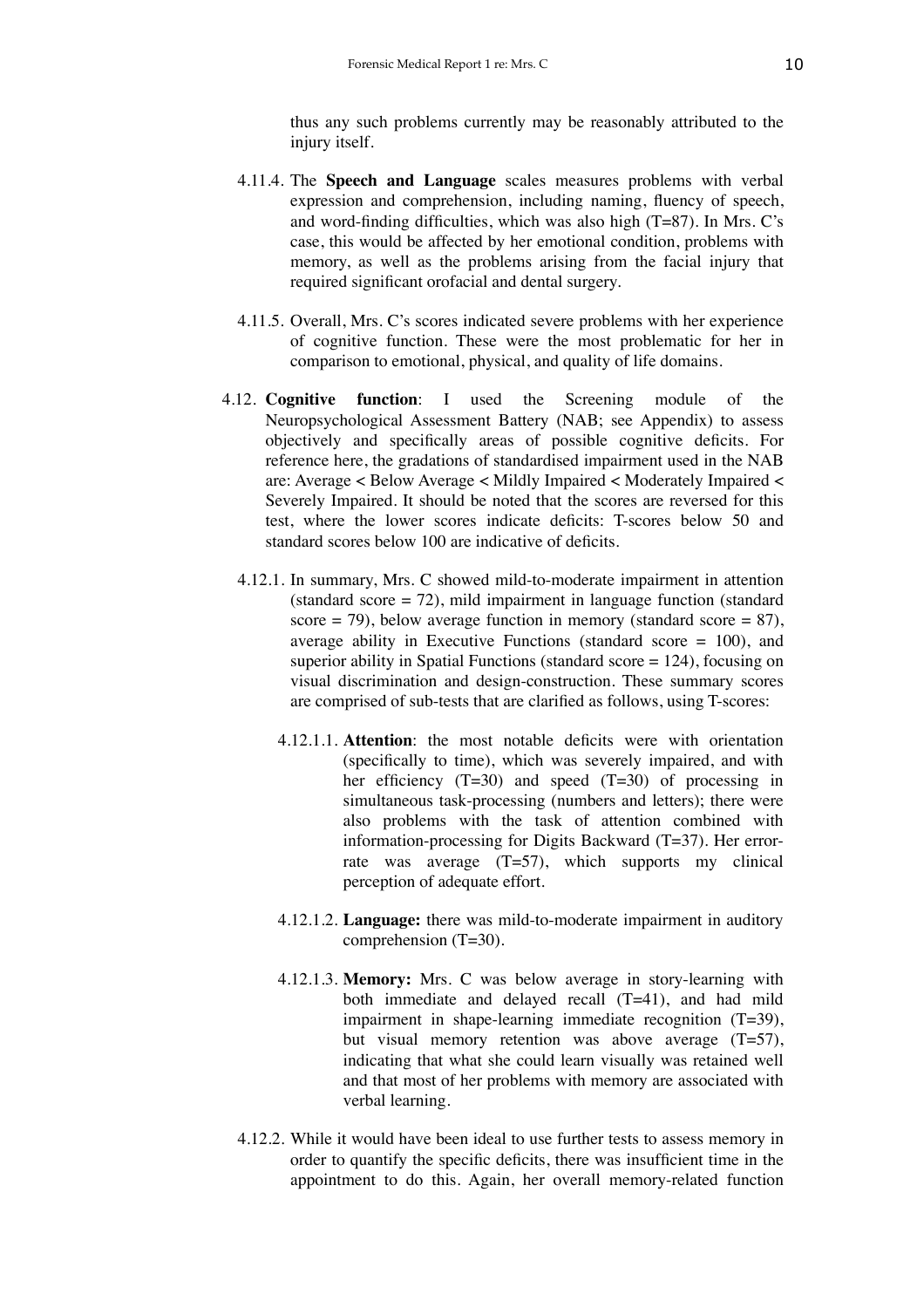would be expected statistically to be the same as in the Screening Module, but there are likely to be specific deficits that are not identified.

- **4.12.3. Other:** I note the records of [date] in which Mrs. C is reported as having reduced peripheral vision in the right upper quadrant (which is consistent with brain-damage to the left occipital lobe of the brain) and evidence of perceptual neglect in the right visual field (a deficit in attention of the non-dominant hemisphere, which is consistent with brain-damage to the neighbouring left parietal lobe of the brain, which may also explain the occurrence of synaethesia noted in Mrs. C's neurological records); both are consistent with diffuse traumatic braininjury to the left hemisphere of the brain, at least. Mrs. C is also reported to have symptoms that are very typical following brain-injury, such as a reduced threshold for sensory and information-processing overload. Further, Mrs. C was reported ([date]) as having severe problems in verbal and non-verbal abstract reasoning, among related functions. Due to time-limitations, these functions were not evaluated in my assessment reported here, but they are unlikely to have resolved.
- 4.13. I also used the **BRIEF-A** (Gioia et al., 2000) to gain information into specific problems with executive functions, given the limited scope of the NAB. I asked Mrs. and Mr. C to complete separate forms, partly to determine if Mrs. C might have a degree of lack of insight or awareness as to her executive functions as they impinge upon social and practical functions.
	- 4.13.1. The **validity-indices** of the BRIEF-A showed that Mrs. C does not view herself in an overly negative way; there was also no evidence of atypical responding, and her responses were sufficiently consistent to allow the results to be taken at face-value with adequate analysis. Mrs. C's responses also lacked any indication of invalid reporting.
- 4.14. Overall, Mrs. C reports significant difficulties in several areas of executive functioning; this is at variance with the findings of the NAB and may be attributed to their different emphasis of the two tests: for example, the NAB Screening module does not include any assessment of emotional selfcontrol.
- 4.15. Mrs. C considers her behavioural self-regulation, notably emotional regulation (T=56), to be normal; however, this is contradicted specifically by the report of Mr. C, who identifies poor emotional control  $(T=73)$ , including emotional lability, sudden outbursts, and/or emotional explosiveness. This was supported by my observations in the clinical assessment and indicates that Mrs. C is either defensive about these problems, or lacks insight into their occurrence or significance, including their effects on others, despite Mr. and Mrs. C reporting that Mrs. C has adequate self-monitoring in social situations. The cause of such a lack of awareness is uncertain as there was no time available to do objective testing on insight.
- 4.16. Both Mrs. and Mr. C identify Mrs. C as having problems with starting tasks, activities, and problem-solving. Both identify problems with working memory (T=79, 73: Mr. and Mrs. C's estimations, respectively), indicating substantial difficulty holding an appropriate amount of information in mind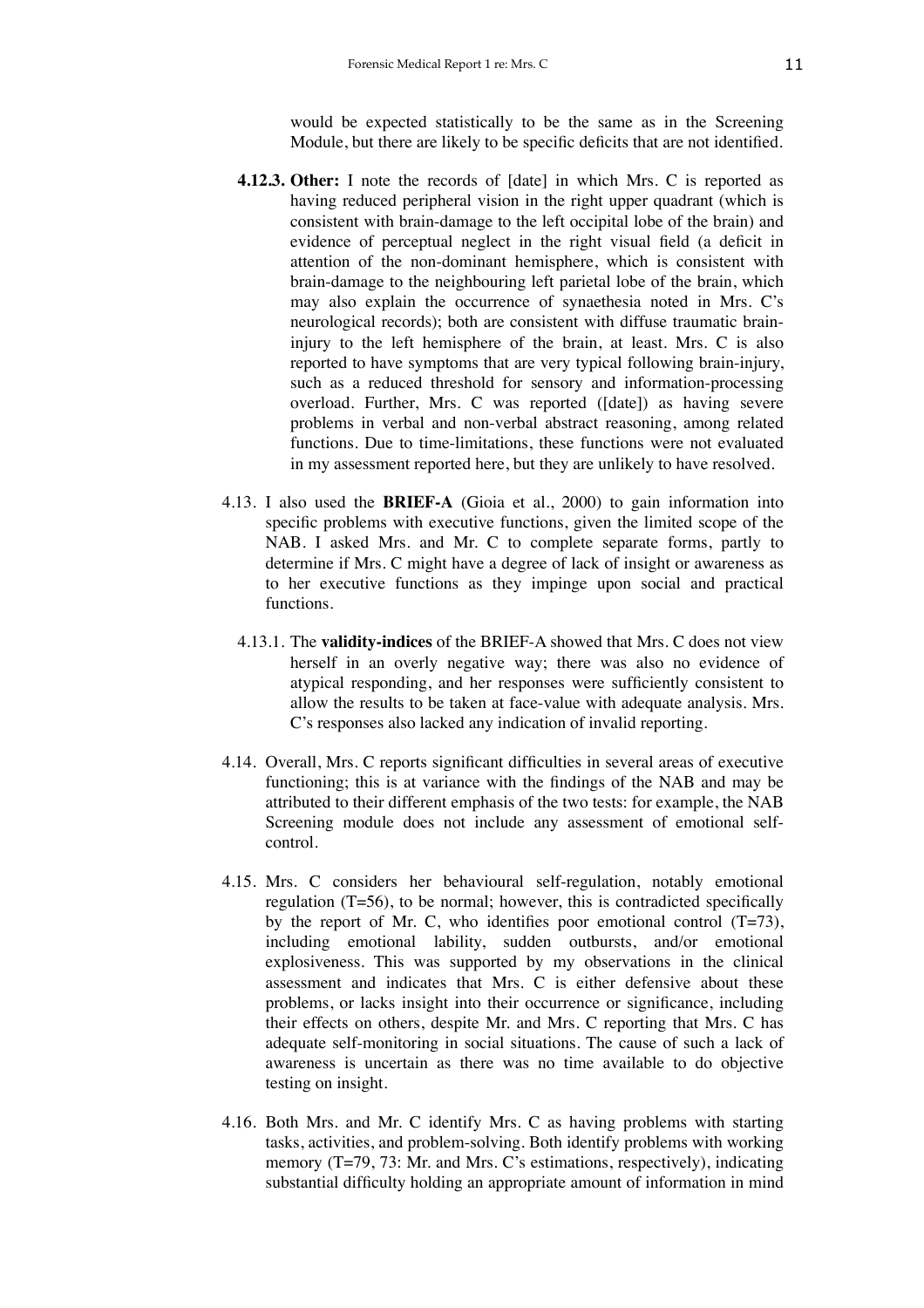or in "active memory" for further processing, encoding, or mental manipulation, affecting sustained attention; this is supported by the finding of the Digits Backward score (above). Individuals with fragile or limited working memory may have trouble remembering things (e.g., phone numbers, instructions) even for a few seconds, keeping track of what they are doing as they work, or may forget what they are supposed to retrieve when sent on an errand. Such individuals miss information that exceeds their working memory capacity.

- 4.17. Mrs. C also experiences difficulties with initiating tasks (T=73, 76) and the planning and organisation of information (T=82,74), which affects her ability to solve problems. Mrs. C perceives that she has an adequate ability to monitor tasks in the sense of keeping track of projects and avoid making careless mistakes  $(T=57)$  but Mr. C perceives this to be somewhat problematic (T=65). Both also identify problems with keeping materials and belongings reasonably well organised and finding them when needed  $(T=65, 69)$ .
- 4.18. Thus, other from the differences in perception of her emotional self-control and the ability to monitor tasks, both Mrs. and Mr. C agree on the types of her specific deficits related to Executive Function, which are significant.
- 4.19. **Emotional function**: I used the **Personality Assessment Inventory** (PAI; Morey, 1991) to evaluate a wide range of psychiatric symptoms directly related to diagnostic categories (see Appendix). This psychometric relies on both T-scores and a clinical threshold for interpretation, so I do not report the T-scores here but include the graphics for reference. This may only be interpreted by a psychologist with appropriate training in the use and interpretation of advanced psychometrics.
- 4.20. **Validity**: The degree to which Mrs. C's response-style may have affected or distorted the report of symptomatology on the inventory was assessed. Certain of these indicators fall outside of the normal range, suggesting that she may not have answered in a completely forthright manner, leading to a somewhat inaccurate impression of her symptoms.
- 4.21. With respect to negative impression-management, there is no evidence to suggest that the respondent was motivated to portray herself in a worse light than the clinical picture would warrant.
- 4.22. Equally, there is no evidence to suggest an effort to intentionally distort the profile in the other direction; however, the validity-indices suggest that the results may under-represent generally the extent and degree of any significant findings in certain areas due to her tendency to avoid negative or unpleasant aspects of herself. Her pattern of responses suggests that she tends to portray herself as being relatively free of common shortcomings to which most individuals will admit, and she appears somewhat reluctant to recognise even minor problems in herself.
- 4.23. Consistent with this defensiveness, Mrs. C's self-assessment is that she is relatively meek/gentle, although this was not borne out in assessment; it is more likely an indicator of her dependence in tandem with the loss of confidence in her ability to trust herself due to the consequences of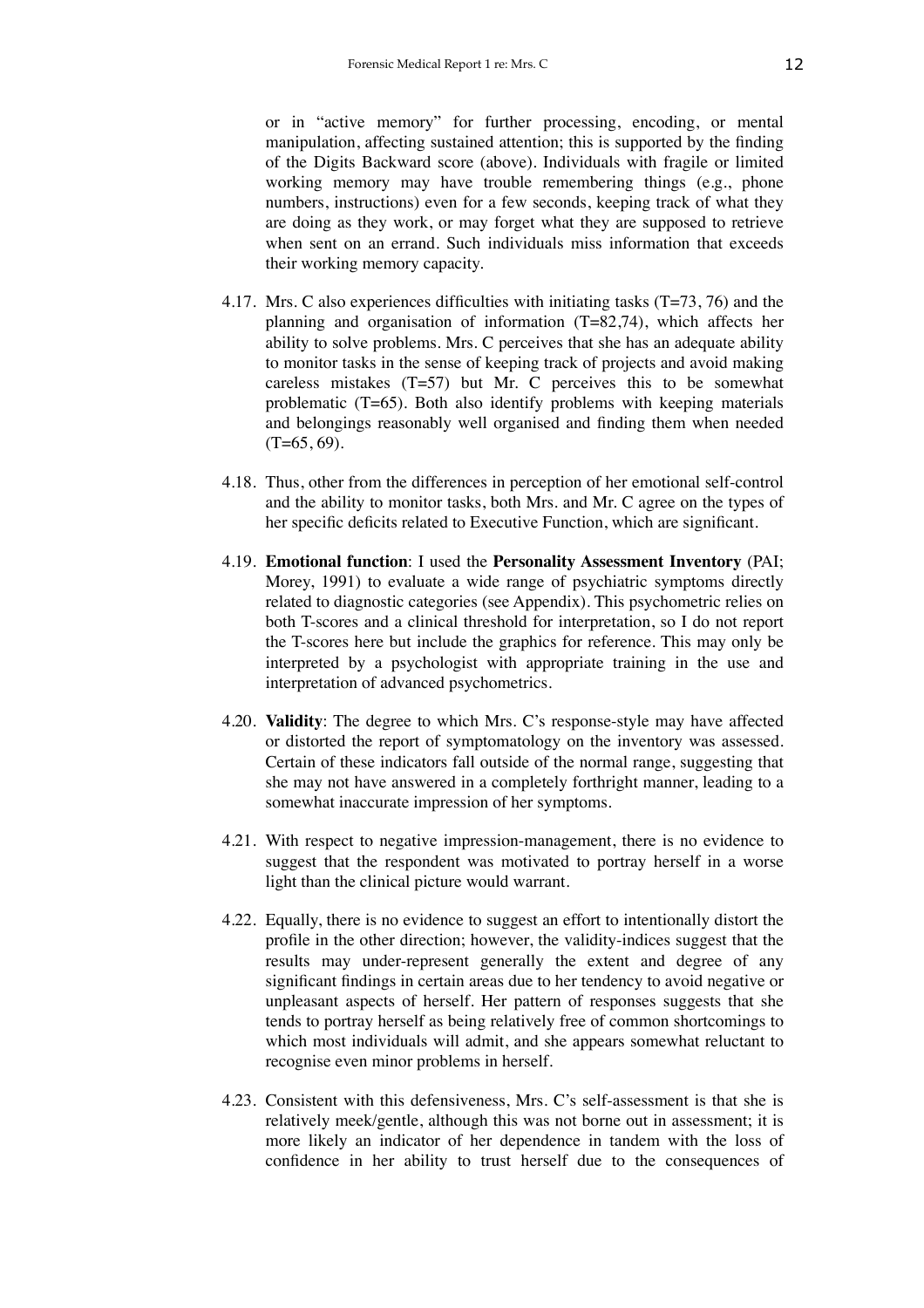traumatic mental stress (including emotional instability and verbal aggressiveness), which constrains her normal confidence.

- 4.24. Despite the under-reporting, the problems that are actually reported are of greater intensity than those reported in people with her degree of defensiveness; these problems focus on mental trauma, on particularly physical signs of depression, stress in her immediate environment (most likely due to the impact of the injury on her family), unusual sensory-motor problems; preoccupation with physical functioning; frequent routine physical complaints; unhappiness; moodiness; poor interpersonal relationships; feelings of helplessness; poor sense of identity and personal value; irrational fears; disrupted thought-processes (evident in the clinical assessment); compulsiveness and/or rigidity; as well as hostility and bitterness.
- 4.25. All of these problems are reasonable and credible in light of the documentation of the injury and recovery-process as well as information gained from the clinical interview.
- 4.26. The conclusion is that, while the results are valid, the actual scores need to be interpreted with caution as they are likely to *under*-represent Mrs. C's actual condition.
- 4.27. **Mental symptoms**: The clinical scales of the PAI indicate a broad range of mental problems currently, focusing particularly on her mood, physical functioning, traumatic stress, resentment, emotional instability, confidenceand identity-problems, social isolation, and problems with her cognitive functioning. In addition to the purely physical injuries she has sustained, these mental symptoms have disrupted her life to a very significant degree, and have also affected her ability to carry out her normal social roles, including working and supporting her family.
- 4.28. However, it is evident that her social support-system, which consists almost exclusively of her immediate family, is committed to her, despite the intense pressure that this injury has put on them all. There is currently no evidence of suicidality, although there are significant risk-factors for this (including problems with vocational and general identity, aggressiveness, emotional instability, and intense distress). Mrs. C is more motivated and open to treatment for her mental condition than the general population, which is prognostically favourable in terms of the potential effectiveness of psychotherapy, despite her defensiveness and incomplete insight into her behaviour's effects on other people.
- 4.29. Given the above, it was useful to use the **Trauma Symptom Inventory**  (2nd ed., or **TSI-2**; Briere 2011**)**, a psychometric focusing on diagnostic symptoms of stress-disorders. With the TSI-2, the responses were also identified as valid, although there was evidence of atypical responding (ATR). This is an indicator of "over-endorsement" of items, which may relate to style of expressiveness, malingering, a cry for help, or intense distress. The validity indicator on this scale indicated that, while there was a likely demand for help (raw score 6), it did not distort the results so as to reach the cutoff for invalidating those results due, e.g., to malingering (raw score 15). Given the findings of the scientifically more sophisticated PAIscales, it is forensically imprudent to consider malingering a reasonable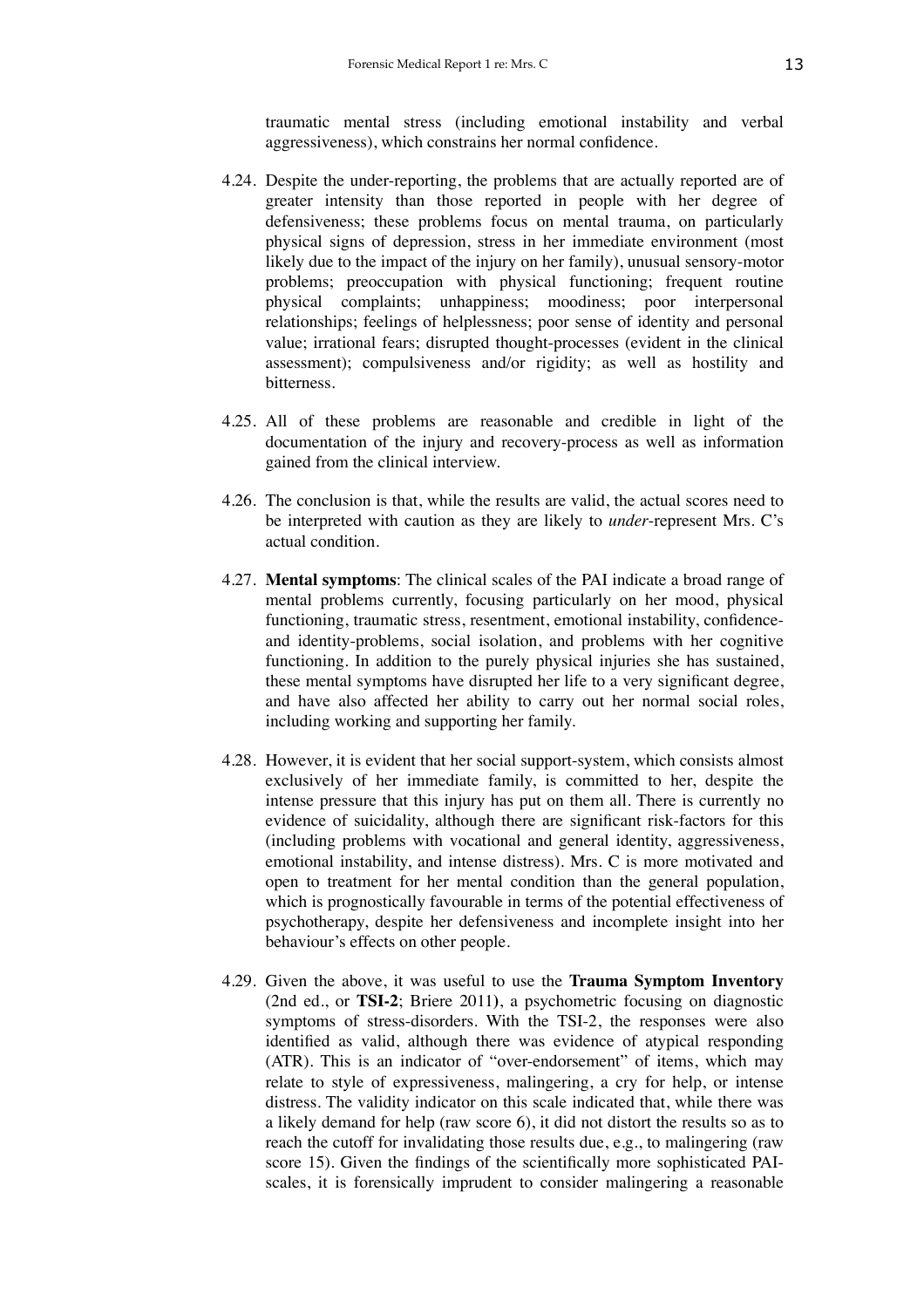interpretation; given the other findings, the most reasonable interpretation would be a finding of intense distress.

- 4.30. The diagnostic symptoms reported in the TSI-2 as most problematic relate to intrusive experiences  $(T=79)$ , hyperarousal  $(T=61$ , reflecting irritability and sleep-disturbance), depression (T=63), defensive avoidance (T-72), pain  $(T=76)$  and bodily problems  $(T=67)$ , and sexual concerns  $(T=73)$ . These are consistent with the findings above.
- 4.31. The intrusive experiences assessed by this scale include nightmares, flashbacks (i.e., sudden, intrusive sensory memories of a previously traumatic event), upsetting memories that are easily triggered by current events, and repetitive thoughts of an unpleasant previous experience that intrude into awareness. Mrs. C's most highly significant problems in this area lie in nightmares, which are nightly, very vivid, lucid, and horrific, and often continue on resumption of sleep following waking; Mrs. C reports waking primarily due to terror or physical pain. Trying to cope with these intrusive experiences, which are awful in their nature and remorselessness, causes Mrs. C to avoid sleep; she reported that she often gets to sleep at 5am and sleeps for 2-hour stretches at most. It also causes her to be fixated on reading news of other sorts of trouble in the wider world, which is a common but counter-productive way of trying to find consonance between one's emotional condition with aspects of external reality and thus defensively 'normalise' and manage that condition, which is actually severely abnormal and unmanageable.
- 4.32. Mrs. C's score on the Defensive Avoidance (DA) scale was significant. In many cases, high DA scores reflect a need to avoid the recall or triggering of memories of a specific traumatic event. They reflect the (generally) conscious, effortful process of cognitive and behavioural avoidance as a way of managing post-traumatic distress, rather than more basic mental defences such as dissociation. Individuals with raised defensive-avoidance scores often report attempts to suppress or eliminate painful thoughts or memories from awareness, and frequently attempt to avoid events or stimuli in their environment that might restimulate such thoughts or memories. In many cases, high scores on defensive avoidance reflect a need to avoid recall or triggered memories of a specific traumatic event (but not unrelated traumatic events that have happened to others). For some people, such as Mrs. C with her physical injuries, pain, and nightmares, it is not possible to avoid these thoughts or memories, which cause persistent anguish.
- 4.33. Putting the broad range of mental symptoms in context, there are very significant problems with sleep, energy, and sexual function; Mrs. C also reports sexual concerns (including anxiety and problems in sexual relationships), which have been exacerbated by the provision of only a single bed for the purposes of reducing pain at night, but she has to share a room with her son due to space-limitations in the house, and is unable to have sexual relations with her husband, due to both pain and this material problem. In a person with a previously recorded high libido, this naturally affects the intimacy of their relationship and exacerbates the already-severe stress on their relationship and on the turmoil in the family due to the consequences of the injury.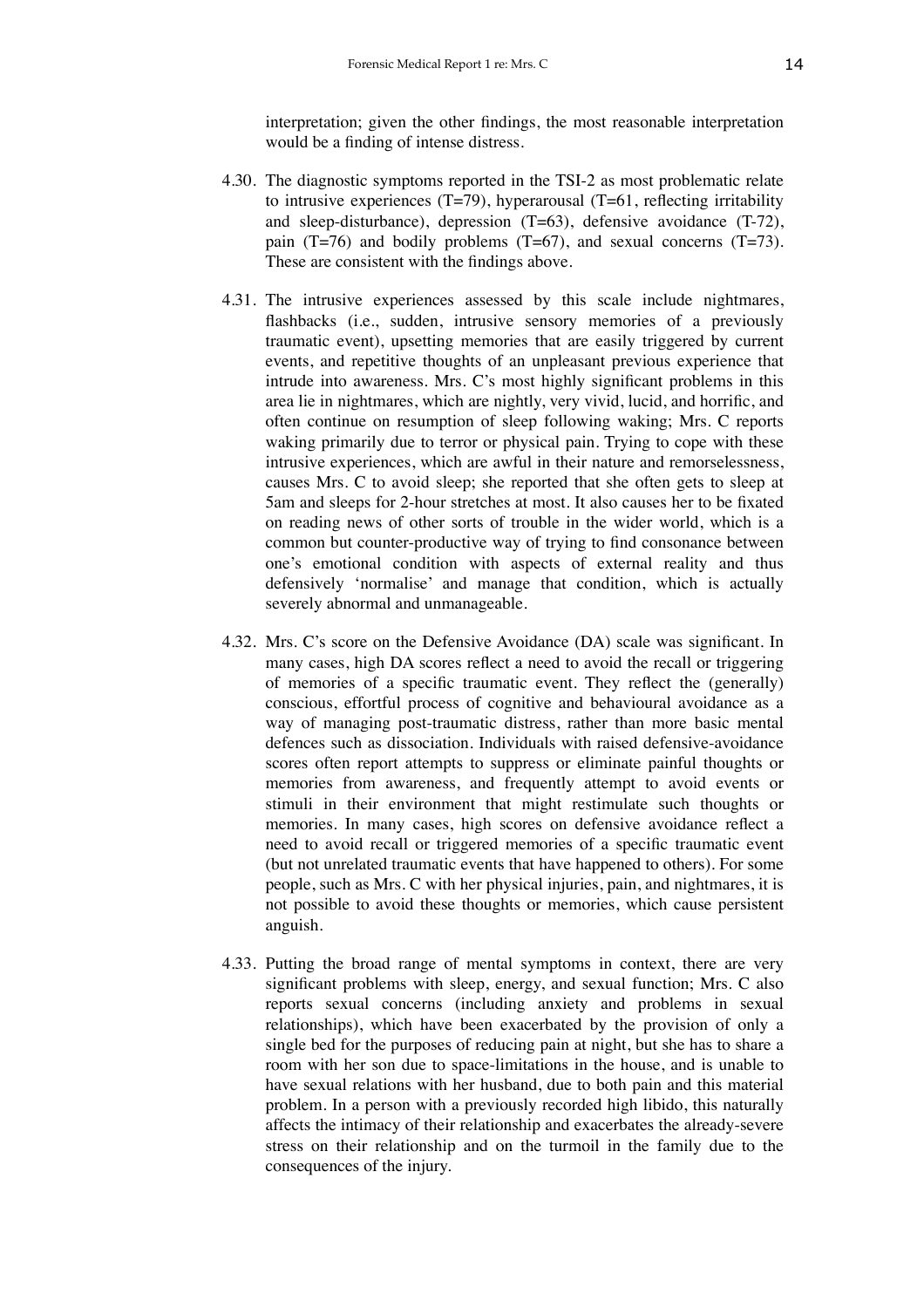- 4.34. On the TSI-2, there was a raised score on the SOM scale (T=73), indicating a general preoccupation with bodily concerns, either for mental reasons or as a result of preoccupation with actual physical disease, dysfunction, or pain. This is consistent with the findings of the PAI (T=80). The PAI clinical profile is marked by a significant elevation on the SOM scale, indicating that the content tapped by this scale may reflect a particular area of difficulty for Mrs. C, who demonstrates a significant degree of somatic concerns, which is unlikely to be a surprise in her current situation but is also a typical finding in a person with PTSD with or without actual bodily illness.
- 4.35. Such a score on the PAI's SOM suggests a ruminative preoccupation with physical functioning and health-matters and severe impairment arising from physical symptoms. Statistically compared to the population-sample of the PAI, these physical complaints are likely to be chronic and accompanied by fatigue and weakness that renders Mrs. C incapable of performing even minimal role expectations. The majority of this concern is due to preoccupation with physical pain. Coping with intrusive experiences, physical pain, self-consciousness, and cognitive deficits, and the social consequences thereof, creates intense fatigue; the additional effort required in coping and the exacerbation of fatigue have significant and continuous effects on her cognitive and emotional function.

# **5. DIFFERENTIAL DIAGNOSES**

- 5.1. Reviewing the above, in tandem with the clinical interview, it is evident that Mrs. C has a **Dementia or Neurocognitive Disorder due to (severe) Traumatic Brain Injury** (ICD-10 codes: S06.2, F02.8; DSM-5 code: S06.2X92, F02.81) with behavioural disturbance (specifically, mooddisturbance, abulia, sleep-disturbance, agitation and combativeness in the setting of confusion or frustration, *et sim.*). The specific labelling depends on the taxonomy used but they are in broad agreement, and the classification relies partly on memory-functions and partly on other cognitive abilities characterised by a deterioration in judgement and thinking, such as planning and organising, and in the general processing of information.
- 5.2. The degree of severity of this disorder is classified firstly on the basis of information gleaned from an informant and then supplemented by objective testing. It is designated as Mild when there are problems with only instrumental activities of daily living (e.g., housework, managing money); Moderate when there are difficulties with basic activities of daily living (e.g., cooking, dressing) or that represent a serious handicap to independent living, where only highly learned or very familiar information is retained; and Severe when the person is fully dependent due to cognitive deficits. In the medicolegal setting, it is reasonable to focus on the severity of the deficits as they appear in their more problematic presentation, as under stress, when compensatory mechanisms typically fail.
- 5.3. The severity of Mrs. C's disorder is characterised presently as "Mild- to-Moderate". The range of opinion would focus on whether the degree of the deficit is mild or moderate; the latter should be considered as primary in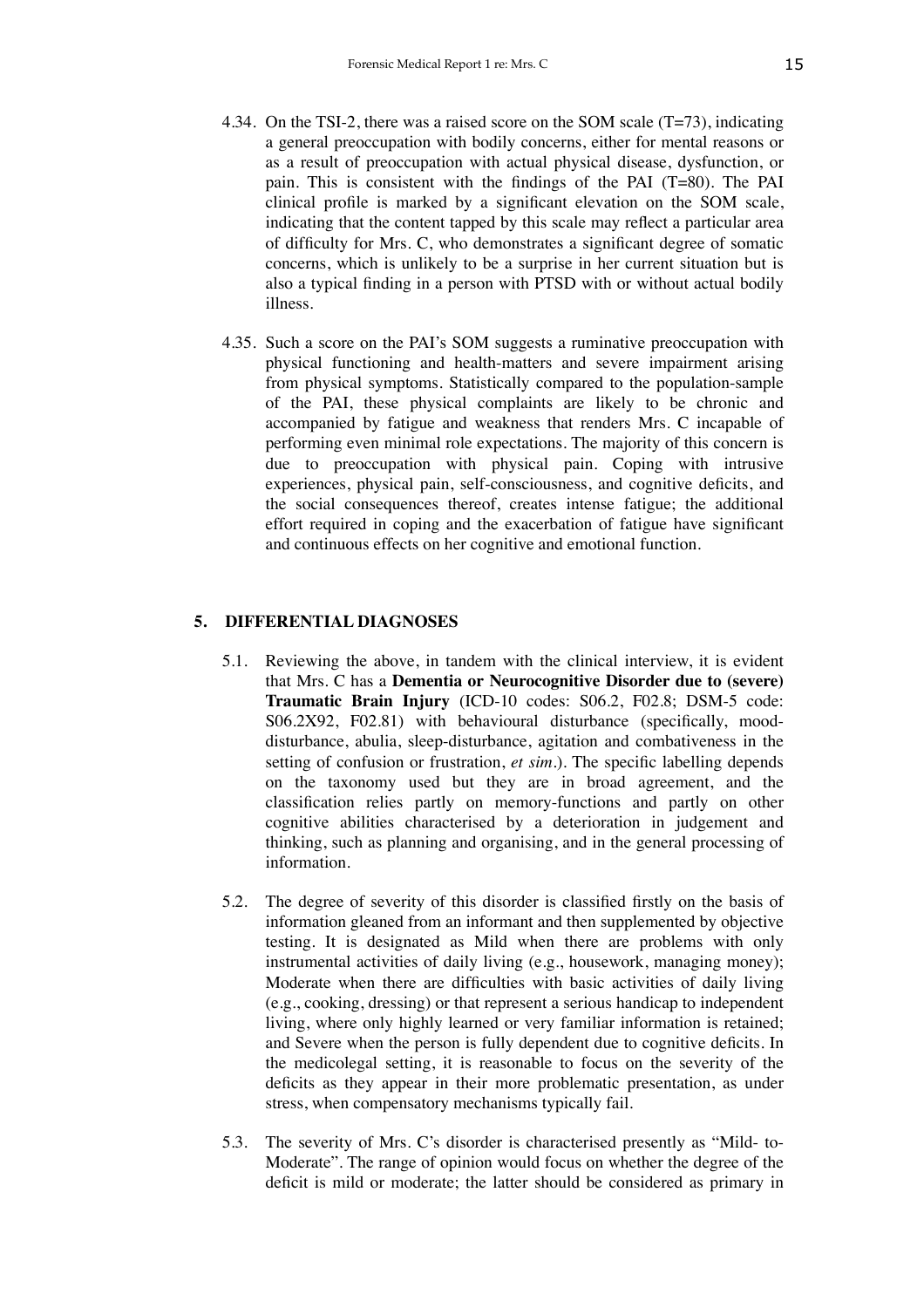

Plotted T scores are based upon a census matched standardization sample of 1,000 normal adults.

indicates that the score is more than two standard deviations above the mean for a sample of 1,246 clinical patients.

• indicates that the scale has more than 20% missing items.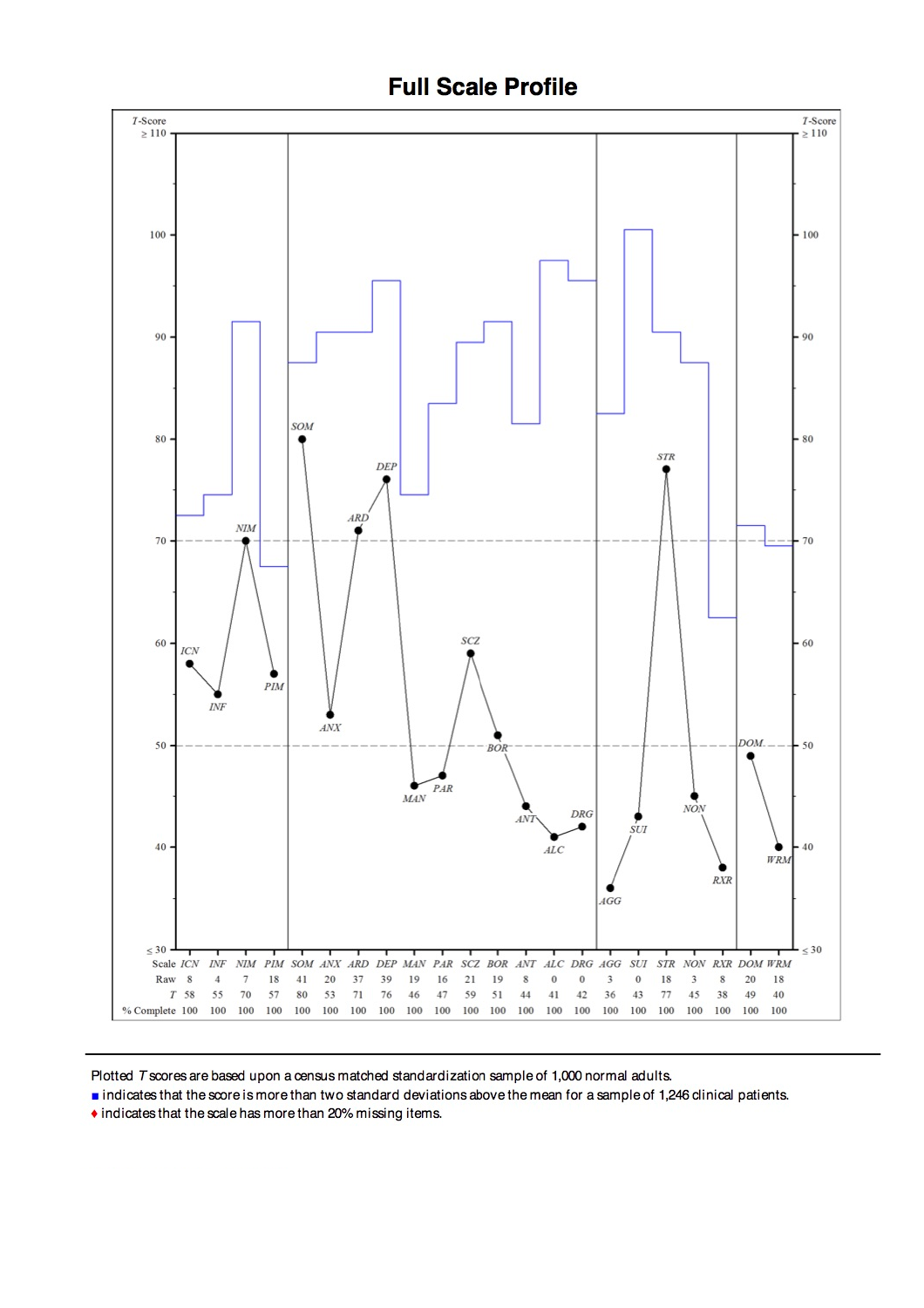# **Subscale Profile**



# Missing Items =  $0$

Plotted T scores are based upon a census matched standardization sample of 1,000 normal adults.

indicates that the score is more than two standard deviations above the mean for a sample of 1,246 clinical patients.

• indicates that the scale has more than 20% missing items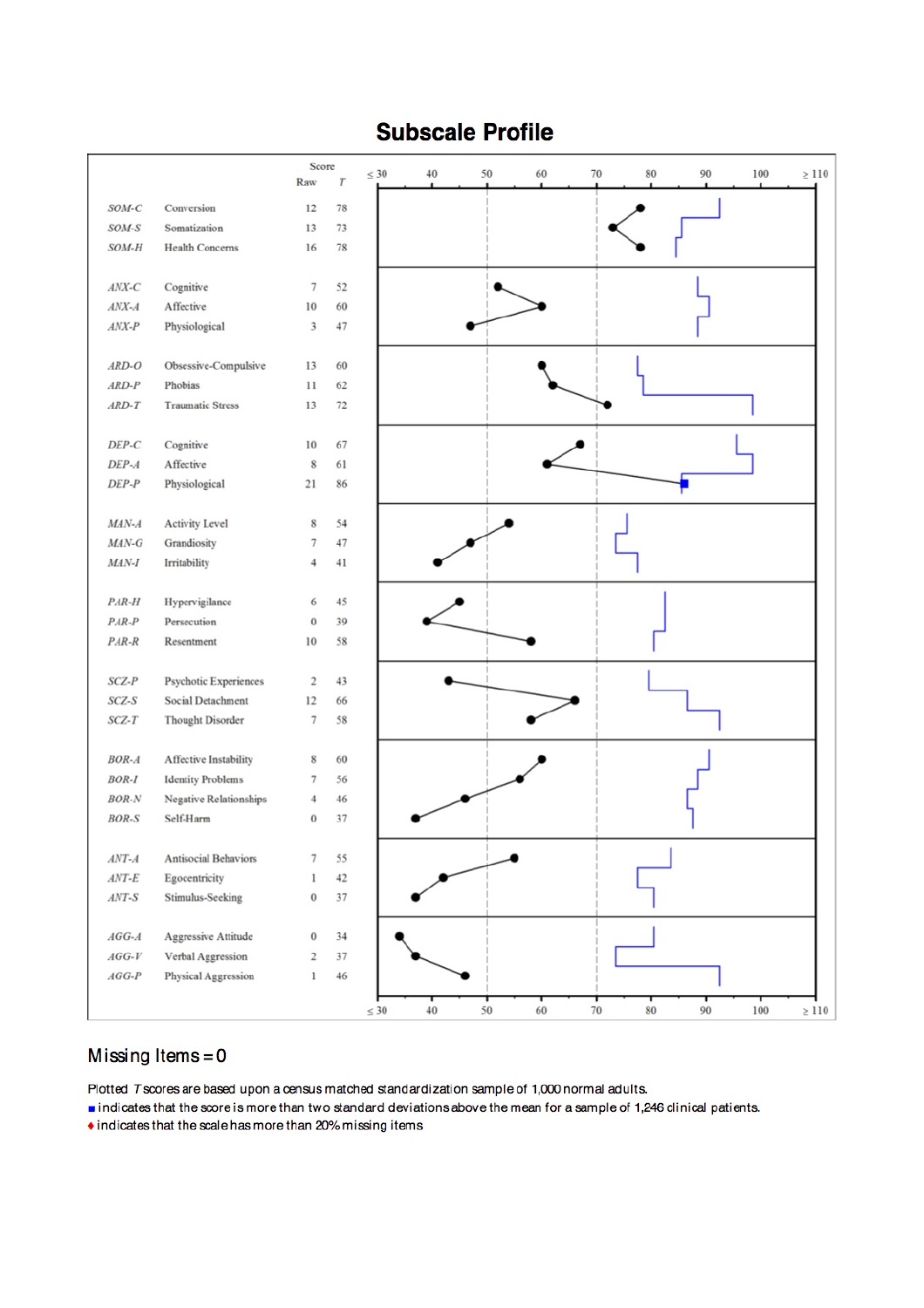terms of diagnosis as this reflects the most significant impact of any given deficit and it should be noted that Mrs. C has been recorded as having moderate or severe deficits in orientation, sustained attention, informationprocessing, abstract reasoning, and auditory comprehension, which explains my conservative choice of 'moderate' severity in the coding of this disorder. The effects of physical deficits are not considered in the specification of severity of the cognitive disorder and a best estimate has been made to differentiate these effects.

- 5.4. Mrs. C's cognitive disorder is influenced by her emotional condition: for instance, someone with a stress-disorder only typically has problems with cognitive functioning that are due significantly to the interactions of emotional function with cognitive function, rather than purely cognitive deficits. Problems with orientation, speed of processing, memory, sequential problem-solving, executive functions, and task-management are likely to become severely problematic in the presence of certain types of stress, to which Mrs. C is highly sensitive.
- 5.5. Standard diagnostic practice encourages strongly a parsimonious approach to reaching diagnoses. Additionally, however, while estimating the emotional effects of the injury, guidance in the diagnostic taxonomies indicates that, if a person's symptoms meet the criteria for a mood-disorder (e.g., depression) that disorder should also be diagnosed even if some of the symptoms overlap with the neurobehavioural effects of brain-trauma.
- 5.6. In the context of the PAI, TSI-2, and the RNBI, it is evident that Mrs. C is suffering from a **Post-Traumatic-Stress Disorder** (ICD-10 code: F43.1; DSM-5 code: 309.81) of severe intensity. In reference to the relevant inclusion-criteria, she experienced a life-threatening event, has intrusive experiences (recurrent, persistent, and severe nightmares), is defensively avoidant of associated stimuli ("triggers"), has amnesia for the period (partial or complete), and persistent symptoms of increased mental sensitivity (including difficulty falling and staying asleep, irritability and outbursts of anger, hypervigilance, and difficulty in concentrating). Further, she has a negative self-image, decreased social participation and increased social and interpersonal detachment, and verbal aggressiveness. The disorder may reasonably be described as severe, due primarily to the presence, intensity, and continuity of the intrusive experiences and the symptoms' effects on her daily functioning.
- 5.7. Overall, Mrs. C's results point to a problem with depression. The PAI points to a depressive problems, whereas the RNBI does not specifically; the problems of under-reporting and apparently reduced insight and defensiveness about certain problems are relevant here, as is the issue of baseline symptoms (i.e., estimation of functioning pre-injury). It should be noted that the symptom-range of the relevant RNBI Emotional domain scales only relate to the affective symptoms of mood, not the cognitive, physiological, and behavioural symptoms that typically characterise depression, for example, such as problems with sleep, sexual function, appetite and eating, and so forth. Therefore, as with all psychometrics, these RNBI sub-scales should not be relied on solely as an index of, for example, a depressive diagnosis, but convergent, properly interpreted evidence should be considered as a whole.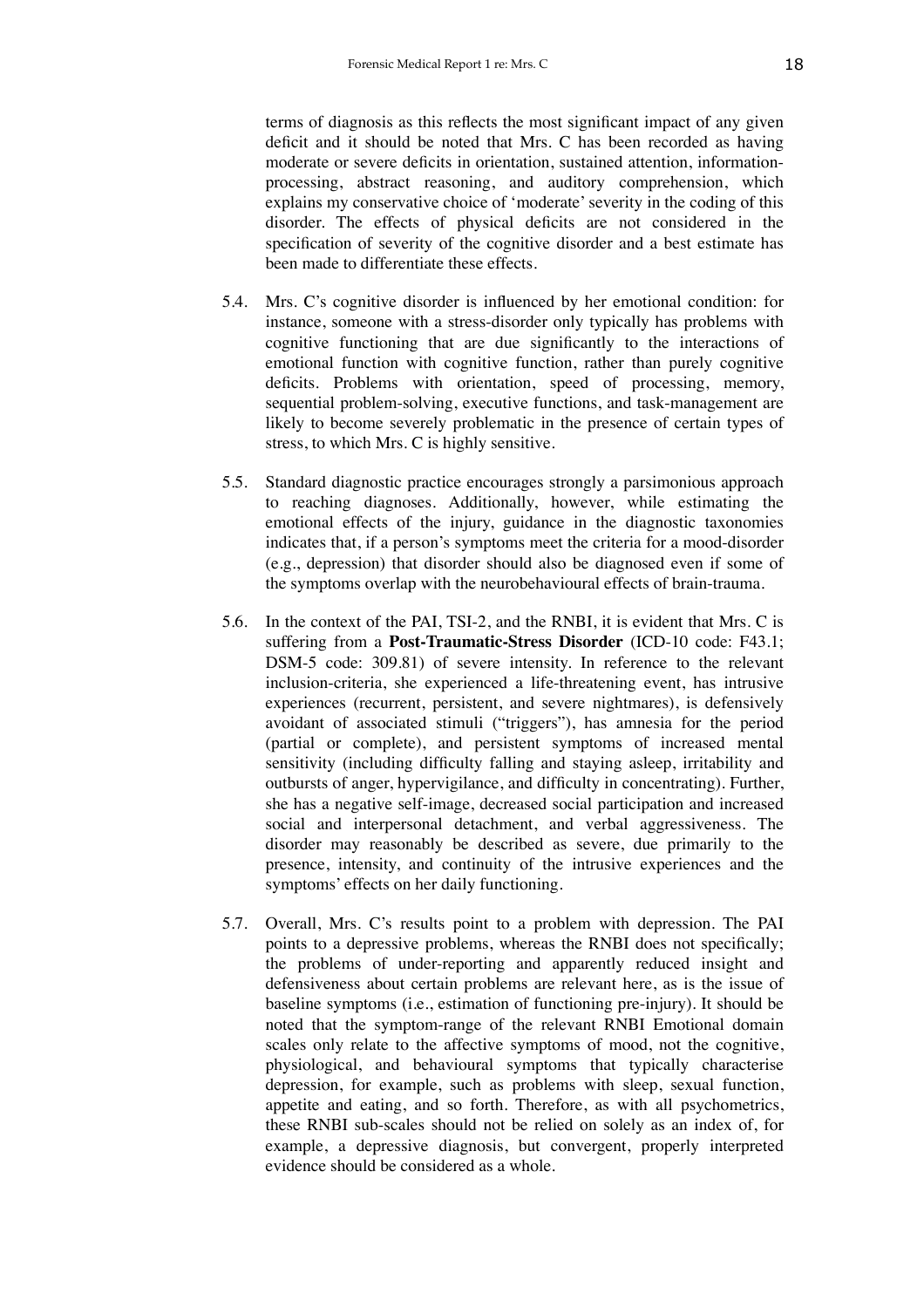5.8. With due consideration of the above, Mrs. C thus meets the criteria for an episode, of moderate-severe intensity, of a **Recurrent (Major) Depressive Disorder** with somatic syndrome (ICD-10 code: F33.11; DSM-5 code: 296.32) that has lasted since her brain-injury, specifically: a depressed mood, a loss of interest in pleasurable activities, decreased energy or increased fatiguability, loss of confidence or self-esteem, and evidence of diminished ability to think or concentrate, sleep-disturbance; additionally, there seem to be unreasonable feelings of worthlessness and guilt (e.g., at her inability to provide for her family). The range of opinion on this diagnosis might include a Depressive Disorder Due to Another Medical Condition (DSM-5 code: 293.83) or depression as an expression of PTSD; however, the depressive symptoms are of a broader nature than those seen in PTSD and qualify as an independent diagnosis, and they have been recurrently associated with financial and work-related problems (see below), not just brain-injury. The influence of both the brain-injury and PTSD makes this differentiation moot to a small degree, but, on the balance of probabilities, I believe it to be appropriate and sound.

#### **6. RELEVANT MEDICAL HISTORY**

- 6.1. Mrs. C has a long medical history and a very long medical record (949 pages), all of which I have reviewed; I restrict myself here to salient issues in the medical history rather than provide an overview as a whole.
- 6.2. **Physical history**: From her GP-records: in [date], Mrs. C had a partial oculomotor nerve palsy, which occurred after a tantrum but no prior history of head-injury was noted. In [date], she was recorded as having been knocked down by a car and having been unconscious for a few minutes. In [date] she was recorded as having tuberculosis of the lungs, in [date] (date uncertain from notes) a torticollis (next-twisting due to overactive muscle on one side), and a left radial nerve palsy in [date]. Over the years, she had a history of psoriasis, an autoimmune disorder affecting the skin, as well as ganglion pathology. Reviewing these symptoms, in the context of many other, non-specific symptoms, the possibility of sarcoidosis arises as a consideration (which remains); this was first raised as a possibility in [date] This consideration is on the basis that pulmonary tuberculosis is difficult to differentiate from pulmonary sarcoidosis, and that the diagnosis of sarcoidosis is supported over time by general malaise, swollen lymph nodes, ganglion pathology and relapsing facial palsies/paralysis, lung and skin pathologies, painful joints, red or sore eyes, sacroiliitis, et sim., most or all of which Mrs. C reported over time in her records. However, the relevance to this in terms of psychiatry extends only to neurosarcoidosis, which can affect behaviour and mental symptoms to an unknown degree (albeit that the incidence of depression is very high in sarcoidosis generally). None of the recorded symptoms provide sufficient evidence to suggest Mrs. C's physical history of autoimmune disease and potentially related symptoms to be linked to her history of mental symptoms and, on the basis of the scattered evidence available, may be discounted currently in the process of historic differential diagnosis.
- 6.3. **Mental and behavioural history**: In [date], Mrs. C was noted to be difficult at school, with teenage tantrums, and to be unmanageable at times. Her mother was recorded as having been severely depressed and neglectful, her father and older brother having physically abused her, there having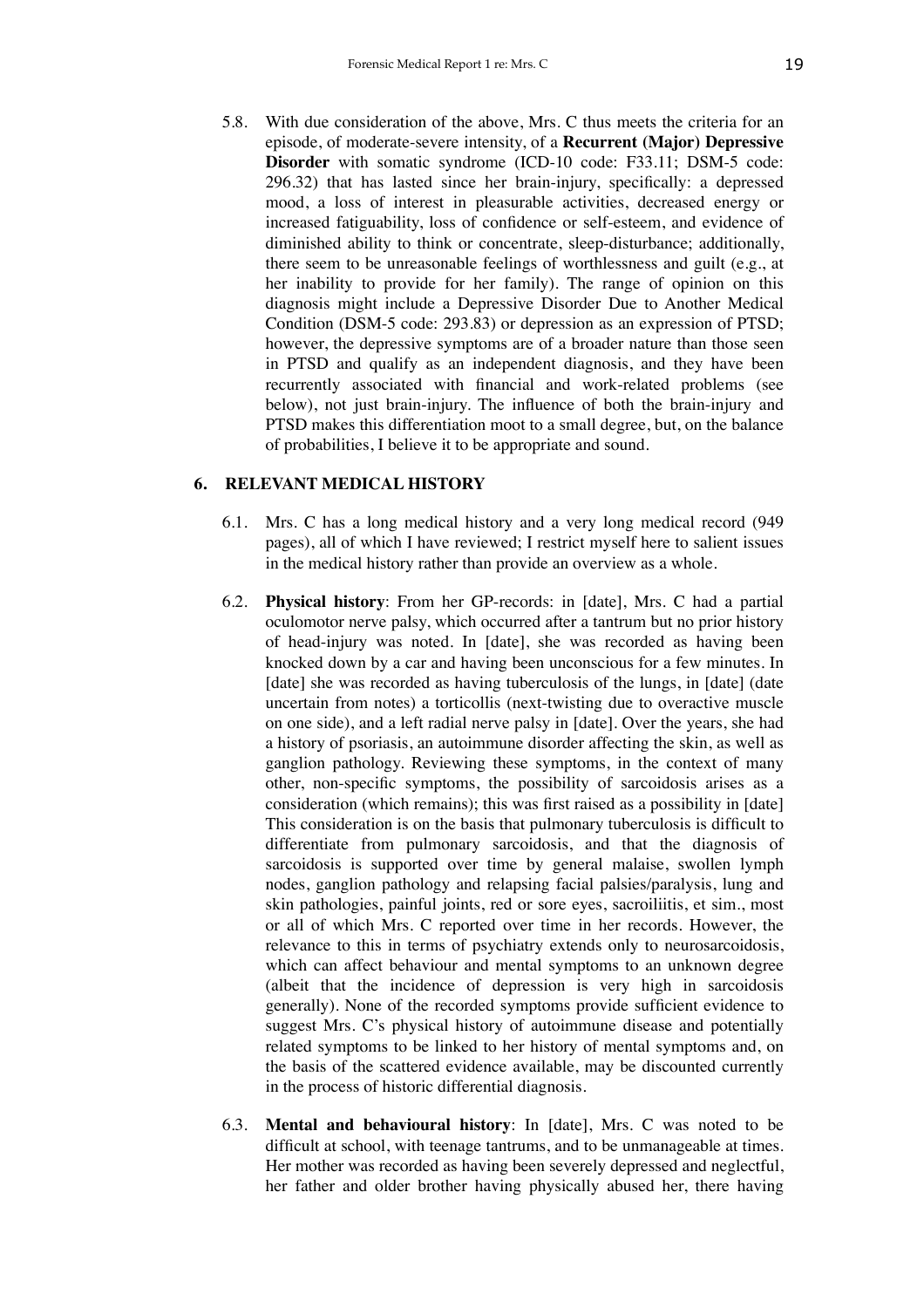been parental violence and financial problems, her having been a bully at school, her being arrested at age 18-19 for repeated fighting, including a one-month remand for a road-rage incident, for which it was noted that she showed remorse. A clinical social worker was involved with the family in [date]. There are records of 'depression' with suicidal thoughts (but never of any plans), as well as of self-starvation followed by binge-eating. There are also numerous records over the years of an "agitated depression" which was diagnosed by a GP, along with a possible need for anger-management; in [date], the record shows very good gains in anger-management and impulsiveness, indicating good progress in treating her condition. It should be noted that a GP is not competent to carry out a differential psychiatric diagnosis and that this diagnosis was not supported later by a trainee psychiatric physician. The latter physician suggested cognitive-behavioural therapy (CBT) but not psychotherapy, evidencing a failure to understand that CBT is psychotherapy.

- 6.4. In [date], the records from that trainee state specifically that Mrs. C did not meet the criteria for an antisocial personality-disorder, noting a good relationship with her husband and a lack of interpersonal violence in her marriage (which is also recorded as a happy and mutually supportive marriage in [date]). There is a record of Mrs. C considering herself at that time to have an "inadequate" personality and that she considers that she deserves to have it. The same record notes the possibility of an impulsive "unstable personality"-disorder, but fails to consider post-traumatic stress disorder, likely due to both the physician's incomplete training and the poorer understanding of PTSD at that time. The medical record is marked by a lack of adequate differential diagnosis of mental issues and a lack of any concerted, effective treatment-plan; treatment is characterised by "firefighting" of problems with an aim to reduce symptoms rather than achieve solution, which is left to Mrs. C and her husband. She is also accused of hypochondriasis at one point ([date]) in reference to a repeated presentation of symptoms at yearly interval(s).
- 6.5. In [date], following the injury in question, Mrs. C was in the Intensive Treatment Unit (ITU) for 19 days. I will not review this aspect of medical history as it is redundant, given the other medical reports and evidence provided and that some of it lies outside my area of expertise.
- 6.6. From the record, it seems that 'treatment' for Mrs. C's mental condition prior to the injury in question had been with medication only, which has served to manage symptoms. Resolution of the underlying disorder has been left to Mrs. and Mr. C, which seems to have been a success in general terms.
- 6.7. **Overview**: The evidence records a set of symptoms that cluster around what is now called Complex Traumatic-Stress-Disorder (CTSD; Herman, 1992), which is a sub-type of PTSD caused by cumulative and interpersonal trauma, rather than a single event, and focuses on symptoms such as features typical of a borderline personality-disorder, impulsiveness, identity-damage, inadequacy, hyper-responsiveness to threat, and somatisation, all of which are recorded in Mrs. C's medical history. The primary symptoms of this condition (impulsiveness, anger and irritability, aggressiveness, agitation, felt inadequacy, etc.) are no longer notable in her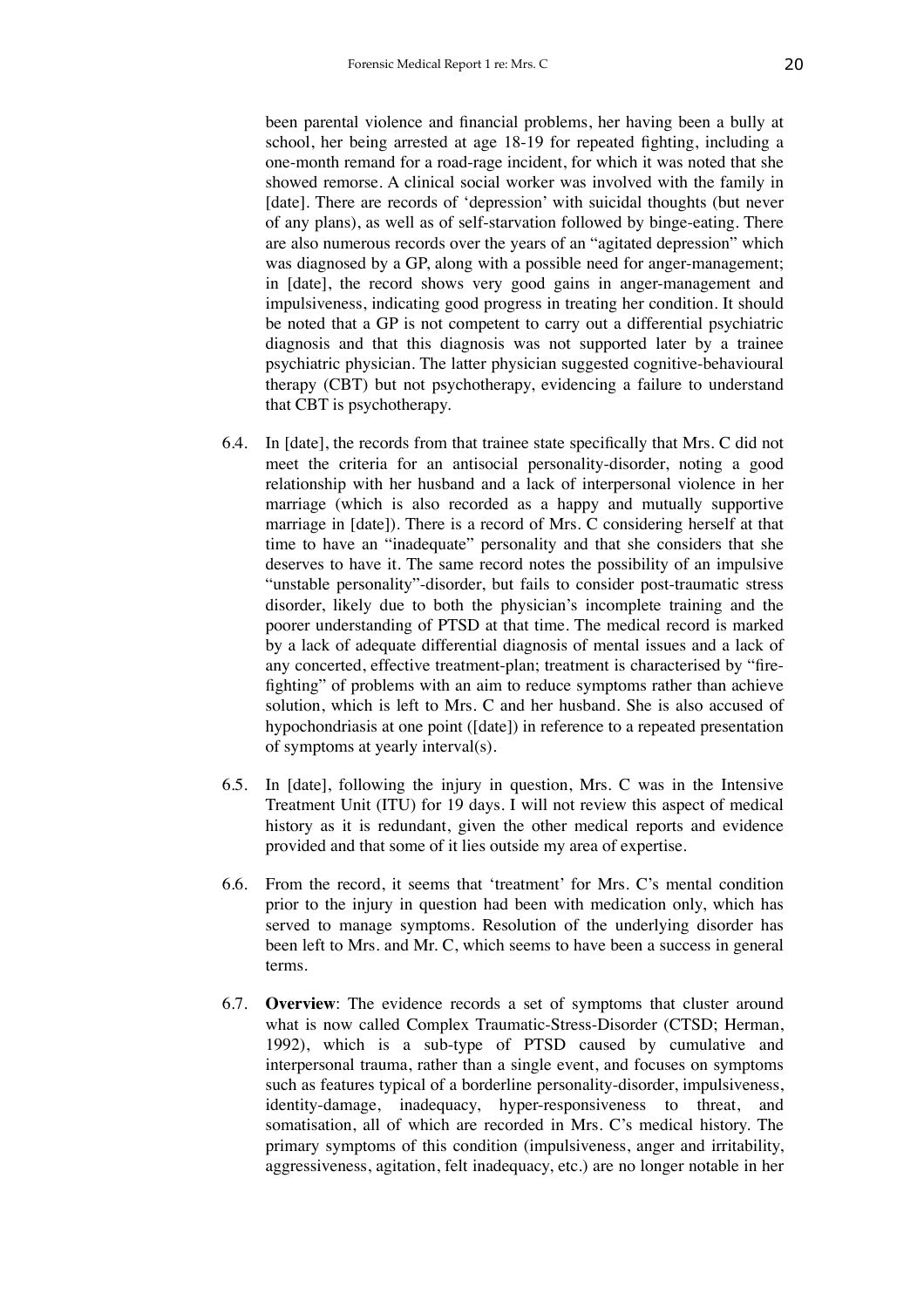medical records between [date] and [date], when the injury in question occurred.

6.8. It is reasonable to conclude that Mrs. C suffered such abuse as a child that she developed CTSD, creating a set of behavioural symptoms that are strongly indicative of this disorder. Over time, with the help of her husband and approaches to anger-management, Mrs. C reduced this problem to a point where it was no longer presented as clinically important in the medical records, indicating that, from a clinical viewpoint, it had resolved. In [date], when the injury in question occurred, Mrs. C then developed the 'simple' sub-type of PTSD, characterised in this instance primarily by severely intrusive experiences (nightmares) and defensive avoidance, symptoms that were not recorded prior to the injury in question. This injury has also caused a recurrence and exacerbation of previously resolved symptoms such as irritability and hyper-responsiveness to threat (now further intensified by her cognitive deficits), as well as depression, the last related once more to concerns about financial and work-related issues in reference to her long-term outlook. Had the injury in question not occurred, there is reason to believe that these previously resolved symptoms would not have recurred and there would equally have been no reason for Mrs. C to develop the new symptoms.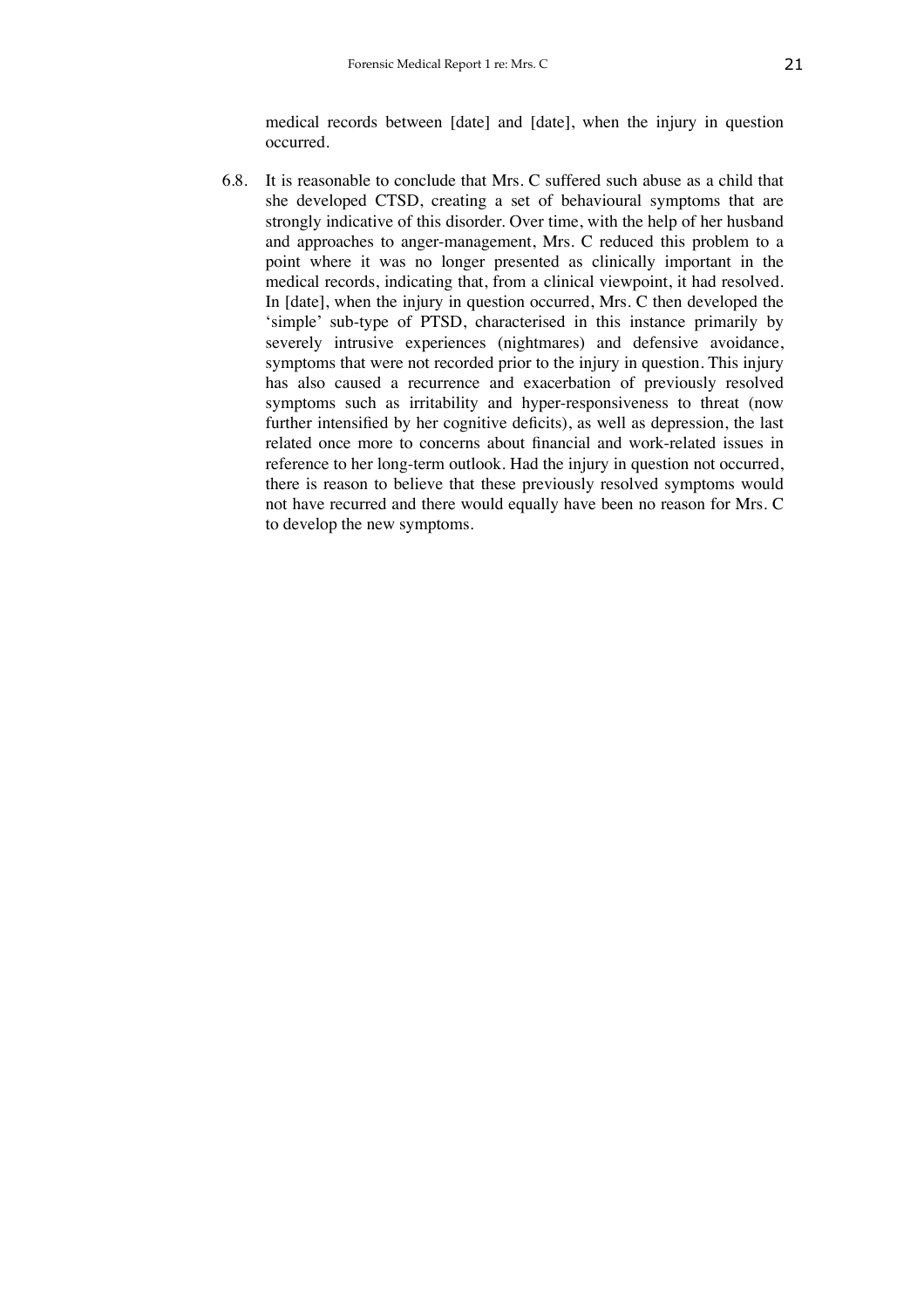# **7. APPENDIX: PSYCHOMETRICS**

- 7.1. The **Ruff Neurobehavioral Inventory** (RNBI; Ruff and Hibbard, 2003) is a 243-item self-report questionnaire that assesses an individual's perception of the important dimensions of his/her daily life activities following a catastrophic event, such as a major illness or injury, and is typically used in cases of head-injury.
	- 7.1.1. The RNBI can provide diagnostic insights and assess treatmentoutcomes. During the recovery-phase, the RNBI can track the rate of improvement based on the patient's self-perceptions of daily problems; understanding the level of the patient's self-awareness is essential for diagnosis, as well as for treatment programs that depend on behavioural interventions. The responses are ecologically valid, in a scientific sense, because most questions refer to the performance of daily functional activities.
	- 7.1.2. The RNBI uses two different types of questions to assess both premorbid and post-morbid intrapersonal and interpersonal functioning. The intrapersonal component evaluates the neurobehavioural functions that rely on internal resources. The interpersonal component reflects the individual's vocational, financial, recreational, social, and spiritual areas of functioning. Comparing the pre-morbid and post-morbid responses allows the clinician to identify functional areas that may have been directly affected as a result of the catastrophic event (illness or injury).
	- 7.1.3. The RNBI consists of 17 "Premorbid Basic" scales and 18 "Postmorbid Basic" scales. Scale-scores are combined to create four Premorbid and four Postmorbid Composite scale scores that provide global information about the individual's perceived cognitive, emotional, and physical functioning, as well as his or her overall quality of life. The RNBI also contains four Validity-scales: two that assess abnormal response styles (i.e., Inconsistency and Infrequency), and two that assess impression management (i.e., Negative and Positive). The 17 RNBI Critical Items provide additional interpretive information according to various clinical areas of interest.
	- 7.1.4. The RNBI offers a number of advantages over a general history form: it gathers data according to theoretical constructs and the responses are scaled psychometrically; it allows judgments based on normative data for either the general population or a clinical population; it captures pre-morbid functions in a comprehensive manner, facilitating a direct comparison between pre-morbid and post-morbid function; it allows the clinician to analyse comparable scales and explore potential interactions among reported symptoms; it presents information about perceived functioning that can be integrated with performance-based assessments of function.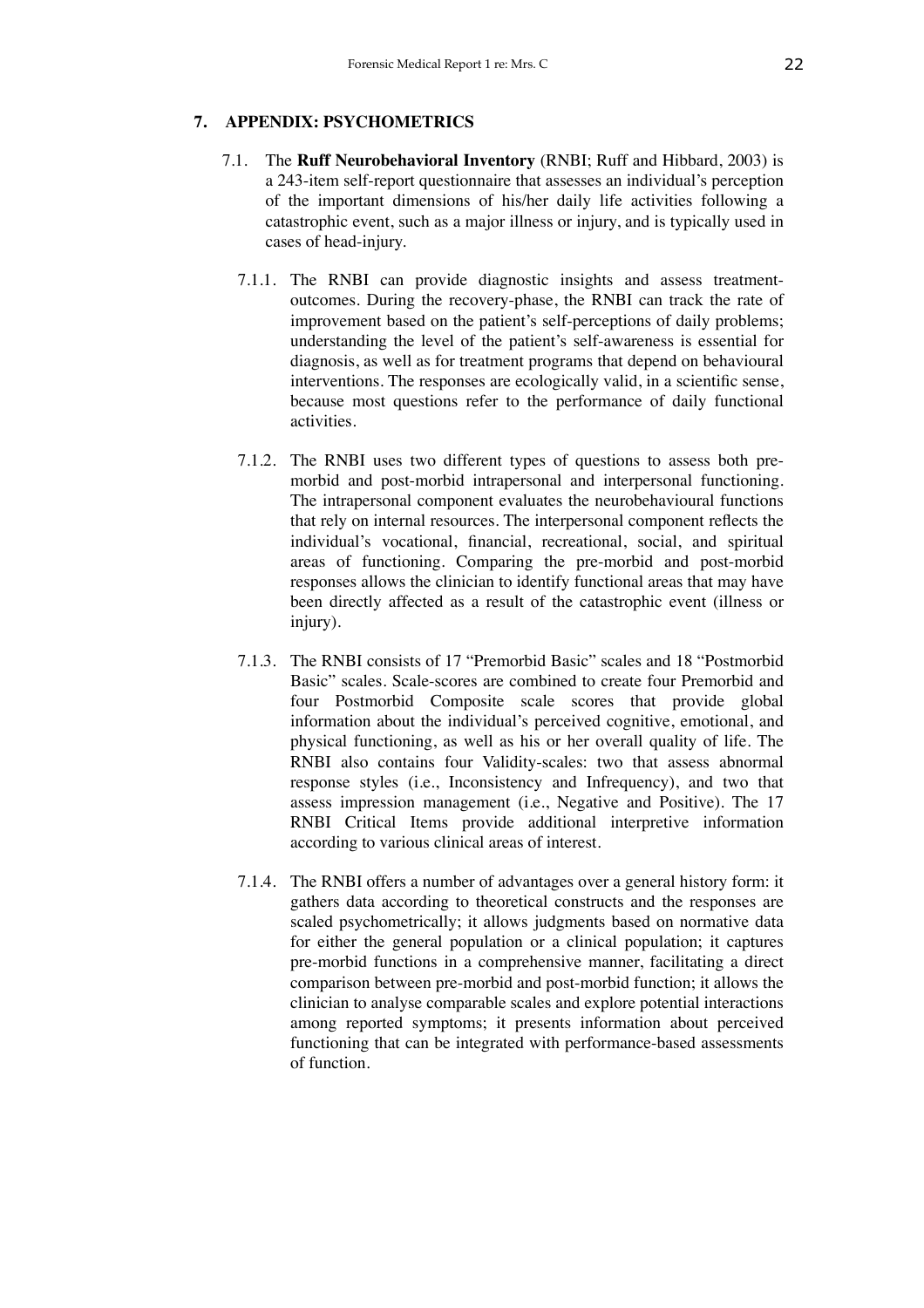- 7.2. The **Neuropsychological Assessment-Battery** (NAB; White and Stern, 2001):
	- 7.2.1. This is a comprehensive, modular battery of cognitive tests developed for the assessment of a wide array of cognitive skills and functions in adults, aged 18 to 98 years.
	- 7.2.2. It screens for both impaired and normal performance across a comprehensive range of functional domains; the Screening module allows users to determine which patients perform so poorly or so well on sections of the Screening Module that the administration of the corresponding and more thorough domain-specific module is unnecessary; patients would be expected to achieve similarly impaired scores on the respective modules.
	- 7.2.3. The NAB combines the strength of flexible and fixed battery approaches to assessment and avoids ceiling- and floor-effects and the entire battery is normed on a large, single standardisation group ("coordinated norming") and also has demographically corrected norms.
	- 7.2.4. The gradations of impairment used in the NAB are: Average < Below Average < Mildly Impaired < Moderately Impaired < Severely Impaired.
- 7.3. The **Behavior-Rating Inventory of Executive Function 2nd Edition, Adult Version** (BRIEF-A; Gioia, Isquith, Guy, and Kenworthy, 2005):
	- 7.3.1. This is a standardised rating-scale developed to provide a window into everyday behaviours associated with specific domains of the executive functions in adults ages 18 to 90 years.
	- 7.3.2. The BRIEF-A is composed of 75 items within nine non-overlapping theoretically and empirically derived clinical scales: Inhibit, Self-Monitor, Plan/Organise, Shift, Initiate, Task Monitor, Emotional Control, Working Memory, and Organisation of Materials. It is useful for a wide variety of developmental, systemic, neurological, and psychiatric disorders such as attention disorders, learning disabilities, autism spectrum disorders, traumatic brain injury, multiple sclerosis, depression, mild cognitive impairment, dementias, and schizophrenia.
	- 7.3.3. The BRIEF-A can serve as a screening tool for possible executive dysfunction, as an index of the ecological validity of laboratory or clinic-based assessments, and as an indicator of individuals' awareness of their own self-regulatory functioning, particularly when both Self-Report and Informant Report Forms are used.
	- 7.3.4. The Self-Report Form provides an understanding of the individual's perspective regarding their own difficulties in self-regulation, providing information that can be critical to the development of interventions. The Informant Report Form provides information about an individual's functioning in the everyday environment based on an informant's observations.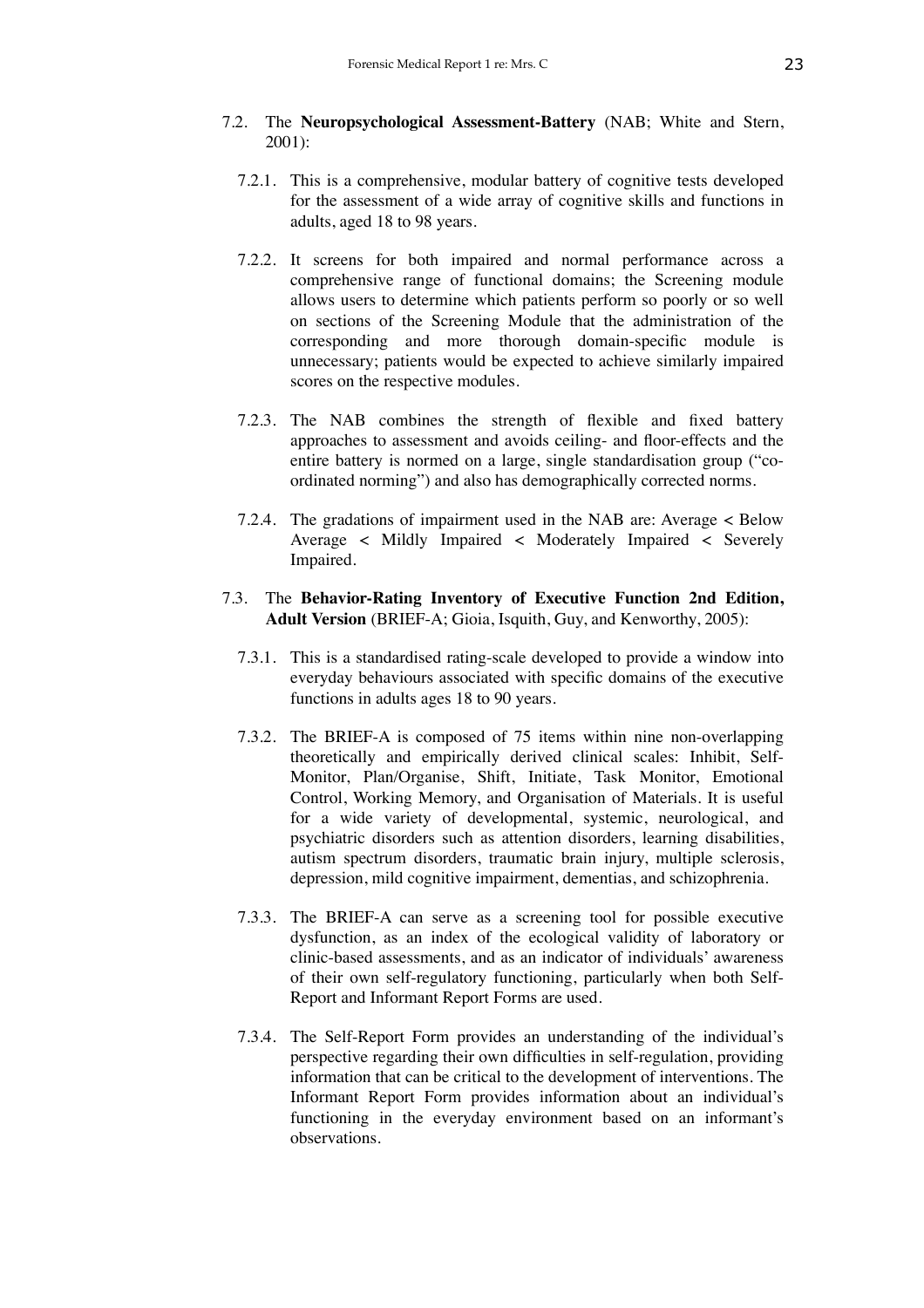- 7.3.5. The BRIEF-A consists of equivalent Self-Report and Informant Report Forms, each having 75 items in nine non-overlapping scales, as well as two summary-index scales and a scale reflecting overall functioning (Global Executive Composite [GEC]) based on theoretical and statistical considerations.
- 7.3.6. The Behavioural Regulation Index (BRI) is composed of four scales: Inhibit, Shift, Emotional Control, and Self-Monitor.
- 7.3.7. The Metacognition Index (MI) is composed of five scales: Initiate, Working Memory, Plan/Organise, Task Monitor, and Organisation of Materials.
- 7.3.8. There also are three validity-scales: Negativity, Infrequency, and Inconsistency.
- 7.4. The **Personality-Assessment Inventory** (**PAI**; Morey, 1991):
	- 7.4.1. This is a very thorough, 344-item measure of psychiatric status that has been standardised against several thousand respondents from both medical and community-based samples; its original standardisationsamples were of 1,000 census-matched normal adults and 1,246 clinical adults, which are the standardisation-samples relied on here.
	- 7.4.2. This measure provides the clinician with an ability to provide a nuanced interpretation of clinical findings as well as to achieve a differential diagnosis in shorter time. I relied on the extensive documentation that comes with this psychometric for the interpretation of the various scales.
	- 7.4.3. It includes several distinct measures of distortion in responding, making it difficult for respondents to manufacture results or to produce results that would be taken as reliable when they are not. These measures of distortion (Rogers, 2008) include:
		- 7.4.3.1. creating a negative impression (i.e., that one is suffering more than one actually is)
		- 7.4.3.2. creating a positive impression (that one is suffering less than one is)
		- 7.4.3.3. malingering
		- 7.4.3.4. inconsistency in responses
		- 7.4.3.5. carelessness in reporting
	- 7.4.4. There are also six supplemental validity-indicators:
		- 7.4.4.1. Malingering Index and more specific indicator of malingering relatively independent of psychopathology
		- 7.4.4.2. Rogers Discriminant Function a function developed to distinguish the profiles of bona fide patients from those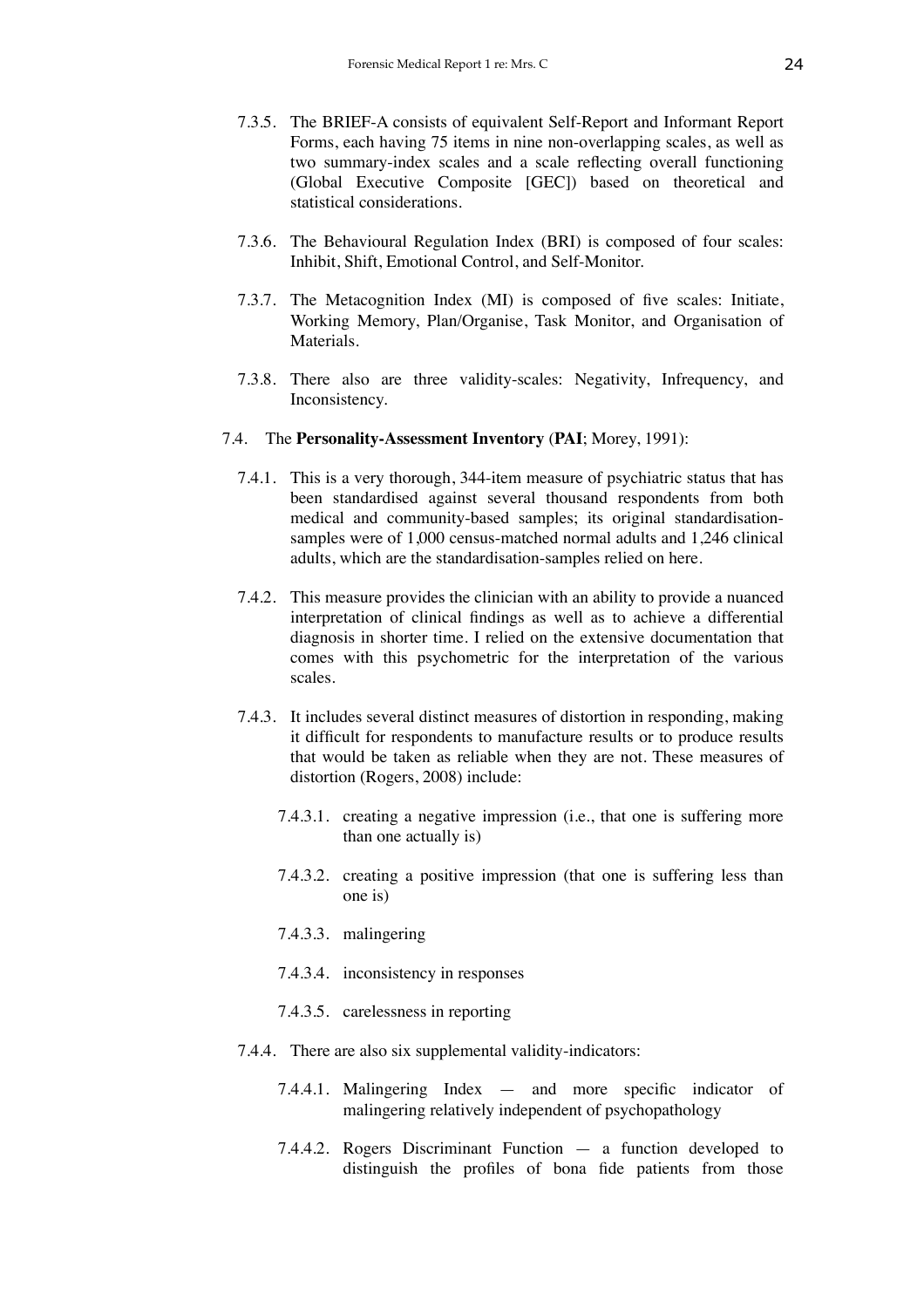simulating psychiatric disorders (including both naive and coached simulators)

- 7.4.4.3. Defensiveness Index additional index of effortful defensive responding and thus positive impression-management
- 7.4.4.4. Cashel Discriminant Function another function to optimally distinguish between defensive and honest responding
- 7.4.4.5. ALC Est and DRG Est an index reflecting a strategy for detecting the under-reporting of substance-abuse
- 7.4.4.6. Back Random Responding an index of the tendency to provide answers on the second half of the psychometric that are inconsistent with responses from the first half of the test, possibly due to fatigue, confusion, scoring-errors by the psychologist, or non-compliance by the subject
- 7.4.5. Specifically, the PAI provides an assessment of the following factors:
	- 7.4.5.1. somatisation and excessive concern over one's physical health
	- 7.4.5.2. depression generally and in specific reference to diagnostic criteria relating to its cognitive, emotional, and physical aspects
	- 7.4.5.3. anxiety generally and in specific reference to diagnostic criteria relating to its cognitive, emotional, and physical aspects
	- 7.4.5.4. anxiety-related disorders, specifically phobias, obsessivecompulsive disorders, and traumatic stress disorders
	- 7.4.5.5. mania generally and in specific reference to diagnostic criteria relating to activation, irritability, and grandiosity
	- 7.4.5.6. paranoia generally and in specific reference to diagnostic criteria relating to hyper-vigilance, persecution, and resentment
	- 7.4.5.7. schizophrenia-type problems generally and in specific reference to diagnostic criteria relating to delusions, social withdrawal, and thought-disorder
	- 7.4.5.8. borderline personality disorder generally and in specific reference to diagnostic criteria relating to emotional instability, identity-problems, self-harming, and relational problems
	- 7.4.5.9. antisocial personality disorder
	- 7.4.5.10. aggression
	- 7.4.5.11. stress from life-changes
	- 7.4.5.12. openness to psychiatric treatment
	- 7.4.5.13. perception of social support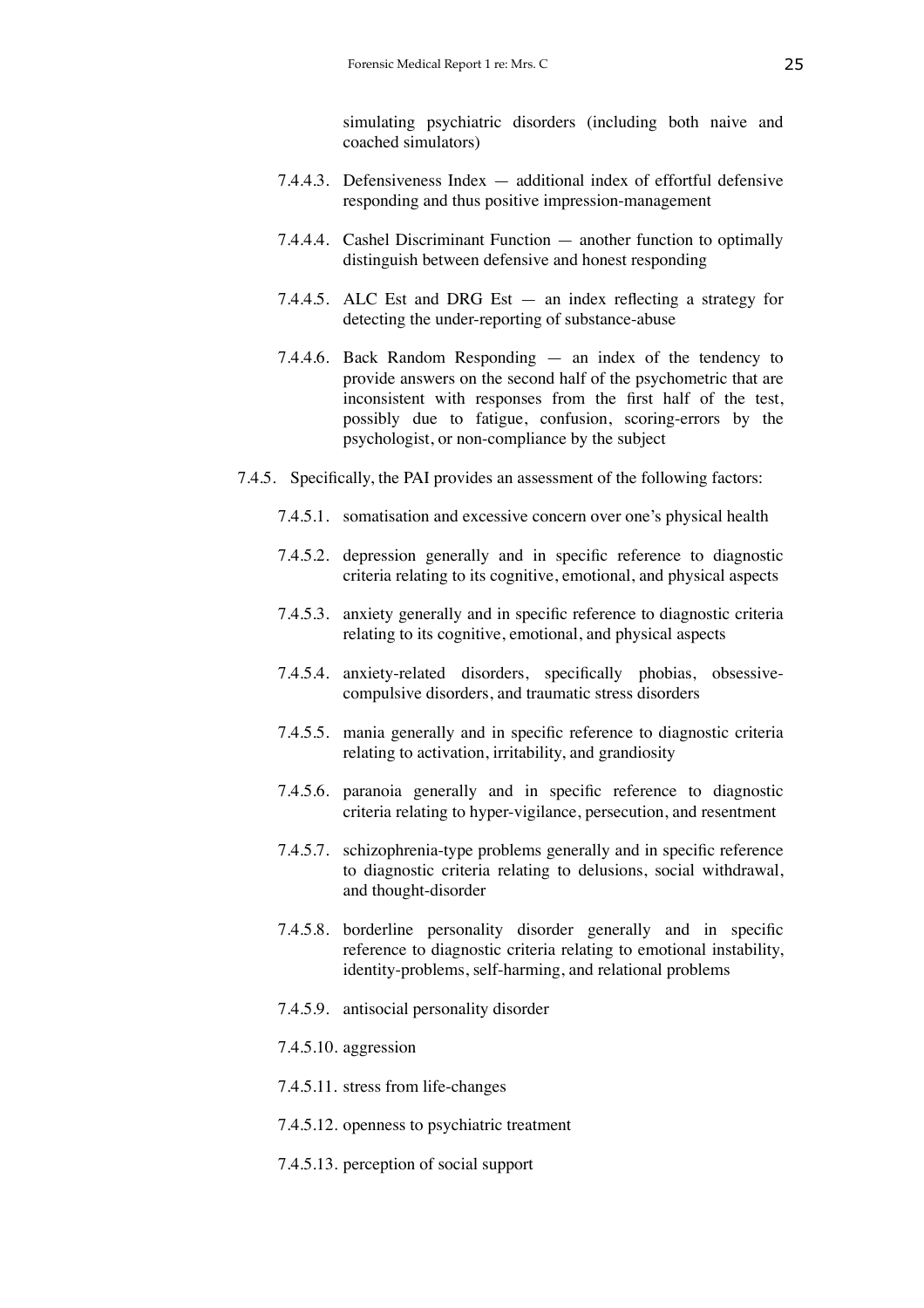- 7.4.5.14. suicidality and suicide-potential
- 7.4.5.15. alcohol- and drug-use
- 7.4.5.16. dominance in interpersonal relationships
- 7.4.5.17. positive orientation towards social relationships
- 7.4.5.18. violence-risk
- 7.4.5.19. treatment-potential

### 7.5. The **Traumatic-Symptom Inventory** (**TSI-2**; Briere, 2011)

- 7.5.1. This is a broad measure designed to evaluate post-traumatic stress and other mental sequelae of traumatic events, including the effects of sexual and physical assault, intimate partner violence, combat, torture, motor vehicle accidents, mass casualty-events, medical trauma, traumatic losses, and childhood abuse or neglect.
- 7.5.2. The TSI consists of 136 items and assesses a wide range of potentially complex symptomatology, ranging from post-traumatic stress, dissociation, and somatisation to insecure attachment-styles, impaired self-capacities, and dysfunctional behaviours. Normed and standardised on a representative sample of the United States general population, it consists of two validity scales, 12 clinical scales, 12 sub-scales, and four factors, specifically:

### 7.5.2.1. Validity scales:

7.5.2.2. Factors:

| 7.5.2.1.1.                          | Response Level (RL)              |  |
|-------------------------------------|----------------------------------|--|
| 7.5.2.1.2.                          | Atypical Response (ATR)          |  |
| 7.5.2.2. Factors:                   |                                  |  |
| 7.5.2.2.1.                          | Self-Disturbance (SELF)          |  |
| 7.5.2.2.2.                          | Post-traumatic Stress (TRAUMA)   |  |
| 7.5.2.2.3.                          | Externalisation (EXT)            |  |
| 7.5.2.2.4.                          | Somatisation (SOMA) <sup>a</sup> |  |
| 7.5.2.3. Clinical scale/sub-scales: |                                  |  |
| 7.5.2.3.1.                          | Anxious Arousal (AA)             |  |
| 7.5.2.3.2.                          | Anxiety (AA-A)                   |  |
| 7.5.2.3.3.                          | Hyperarousal (AA-H)              |  |
| 7.5.2.3.4.                          | Depression (D)                   |  |
| 7.5.2.3.5.                          | Anger (ANG)                      |  |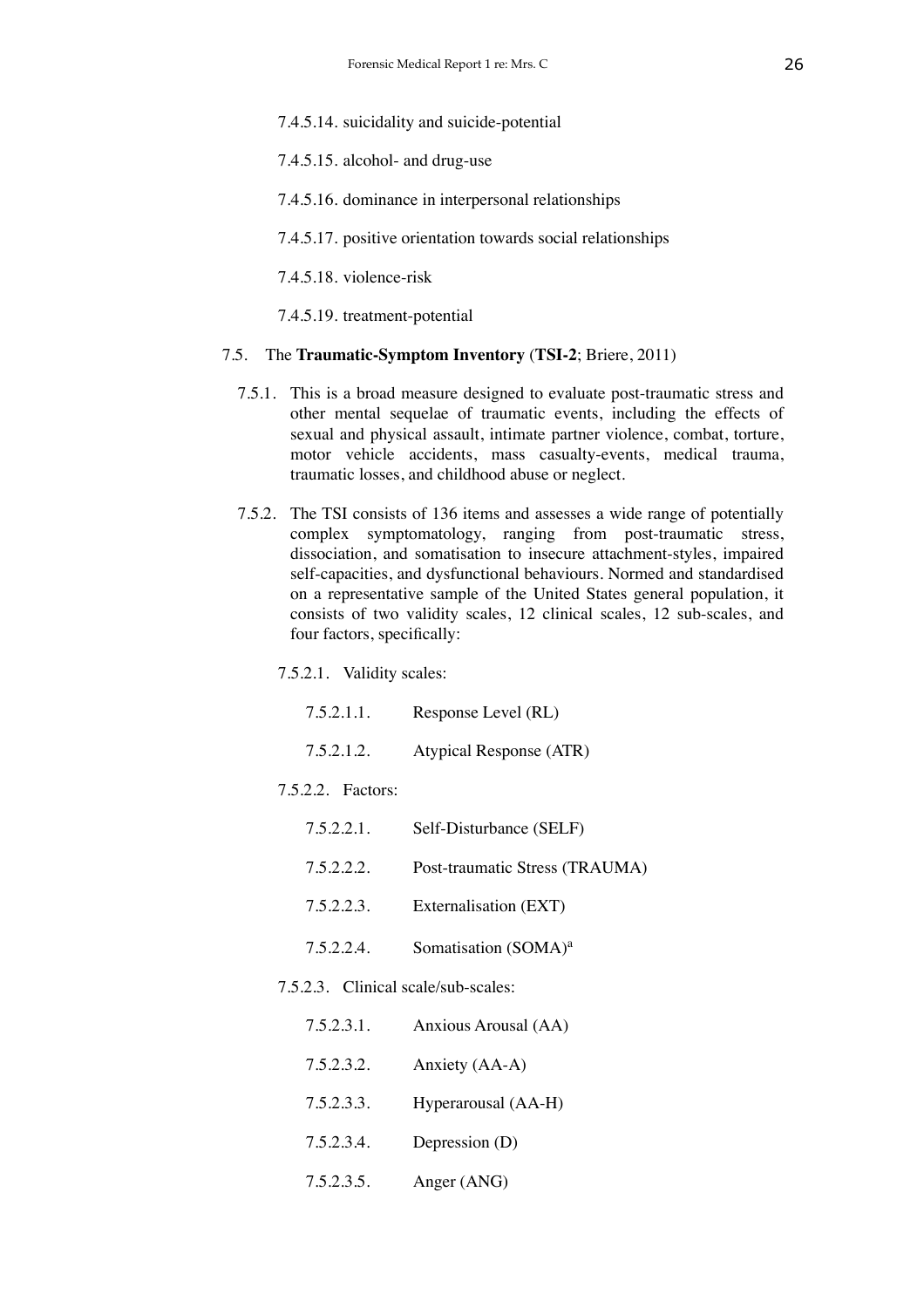| 7.5.2.3.6.  | Intrusive Experiences (IE)                |
|-------------|-------------------------------------------|
| 7.5.2.3.7.  | Defensive Avoidance (DA)                  |
| 7.5.2.3.8.  | Dissociation (DIS)                        |
| 7.5.2.3.9.  | Somatic Preoccupations (SOM) <sup>a</sup> |
| 7.5.2.3.10. | Pain (SOM-P)                              |
| 7.5.2.3.11. | General (SOM-G)                           |
| 7.5.2.3.12. | Sexual Disturbance (SXD)                  |
| 7.5.2.3.13. | Sexual Concerns (SXD-SC)                  |
| 7.5.2.3.14. | Dysfunctional Sexual Behaviour (SXD-DSB)  |
| 7.5.2.3.15. | Suicidality (SUI)                         |
| 7.5.2.3.16. | Suicidal Ideation (SUI-I)                 |
| 7.5.2.3.17. | Suicidal Behavior (SUI-B)                 |
| 7.5.2.3.18. | Insecure Attachment (IA)                  |
| 7.5.2.3.19. | Relational Avoidance (IA-RA)              |
| 7.5.2.3.20. | Rejection Sensitivity (IA-RS)             |
| 7.5.2.3.21. | Impaired Self-Reference (ISR)             |
| 7.5.2.3.22. | Reduced Self-Awareness (ISR-RSA)          |
| 7.5.2.3.23. | Other-Directedness (ISR-OD)               |
| 7.5.2.3.24. | Tension Reduction Behavior (TRB)          |
|             |                                           |